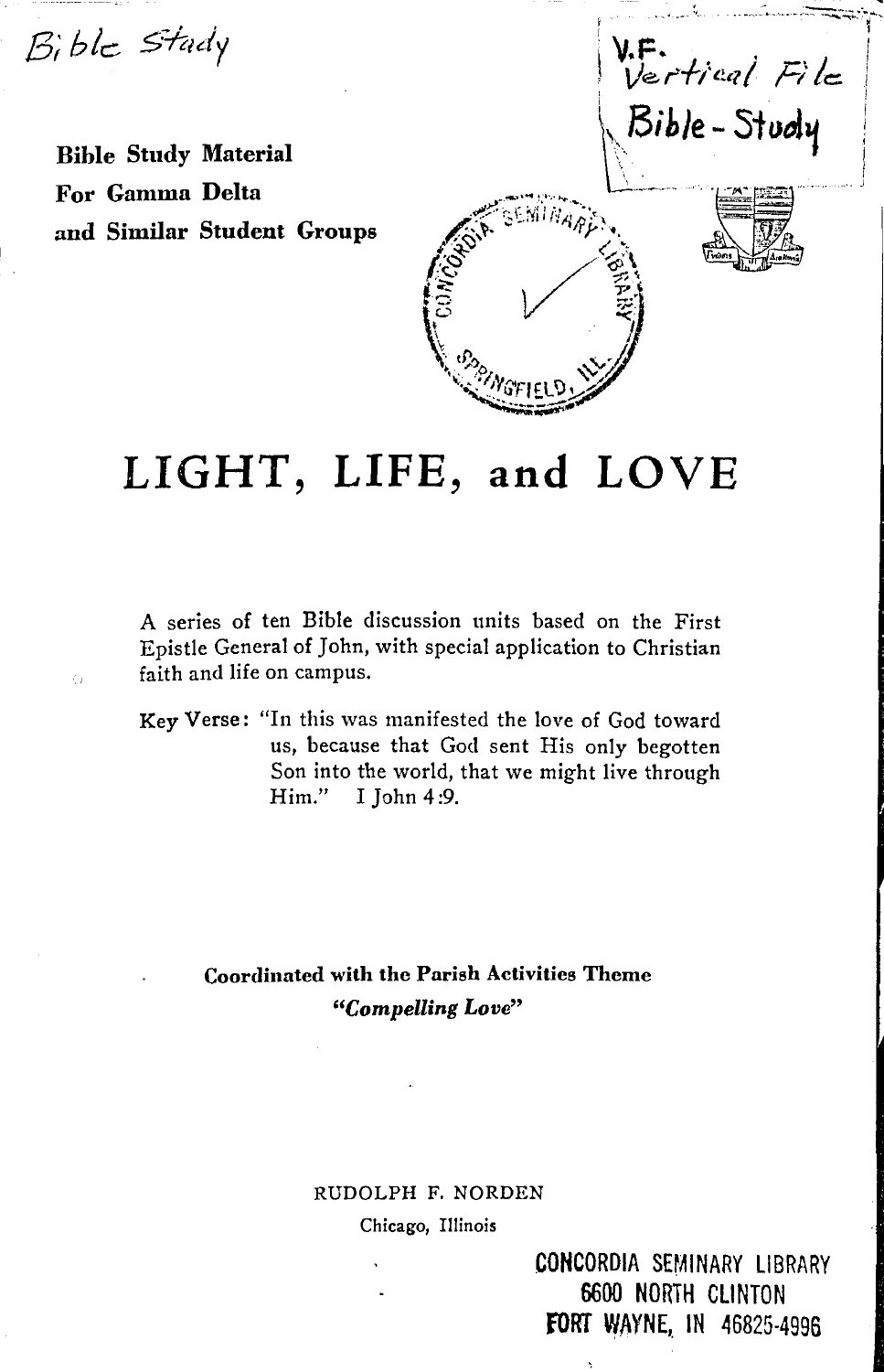# THE TEN TOPICS

I John

No Theories - Only Observed Facts, 1:1-4.

Walk in the Sun!, 1 :5-2 :6.

True Love Has an Object, 2 :7-17.

The Greatest Lie Ever Told, 2 :18-24.

Let the Family Resemblance Show I, 2 :25-3 :10.

The Love That Compels our Love, 3 :11-18.

Putting Religion on Trial. 3 :19-4:6.

Love is a Badge, 4:7-21.

Believing the Record, 5 :1-12.

How to Pray for an Erring Brother, 5 :13-21.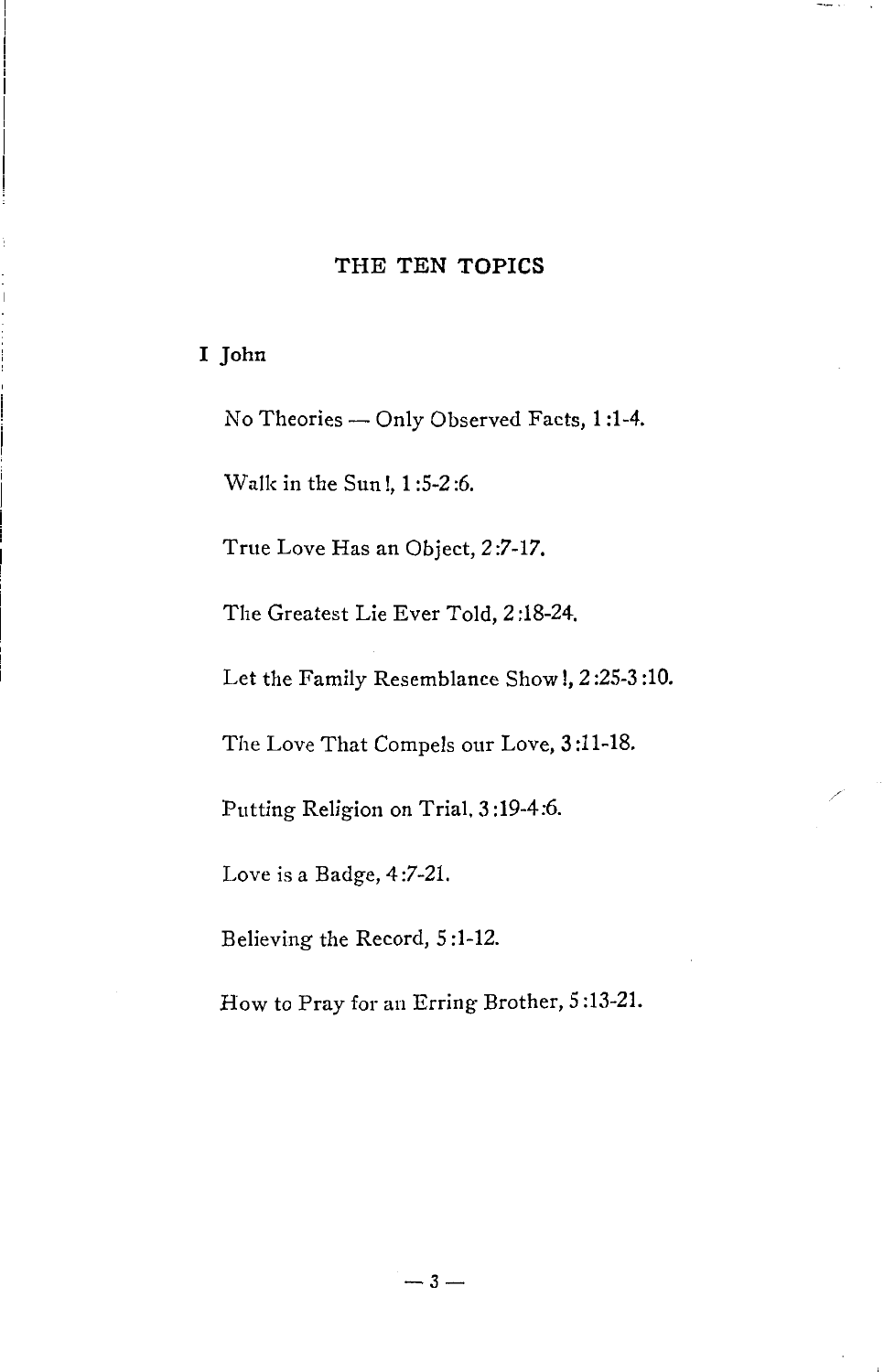# **FOREWORD**

#### About the Author

The undisputed author of this epistle is John, the "apostle of love" and writer of other New Testament scriptures: The Fourth Gospel, Revelation, II and III John. When he was called by Jesus to be a disciple he, together with his brother James,<br>was a Galilean fisherman. In his writings John has a passion for anonymity. When we<br>read the Gospels and the Book of Acts, however, we gain of Ephesus, according to the church historian Eusebius, attested in 196 A.D. that John<br>"who lay on the bosom of the Lord rests in Ephesus." Irenaeus, another church father,<br>adds that John lived up to the time of Trajan, wh 117 A.D. Irenaeus, incidentally, was a pupil of Polycarp, and Polycarp had known John personally.

John and James are referred to as the sons of Zebedee. A sobriquet applied to them, in view of their capacity for indignation, was "Boanerges," or "the sons of thunder." vVhile John extolled the love of God in Christ and urged counter-love, he was capable of deprecating unbelief and wickedness in strongest terms, as your study of this epistle will show.

What is this love which John underscores? It is not a sentimental, wishy-washy emotion. Writes Warren A. Quanbeck in Introduction to the New Testament: "Love emotion. Writes Warren A. Quanbeck in Introduction to the New Testament: "Love was for him no weak, sugary concoction, but the strong, courageous, patient, and selfless attitude revealed in Jesus of Nazareth." Because God's love in Christ was so very real, John can conceive of only one possible response: Love and loyalty to Jesus Christ. To John the theme of love is very compelling. As with alternate beats of the same heart, he witnesses to divine love revealed in the Savior and condemns all who spurn it.

العاصرون والأمان

### **Occasion for the Letter**

What was the occasion for writing this epistle? It is evident that the readers, whether they resided in Asia Minor or elsewhere, were exposed to philosophical "isms" then current and popular. We find in the epistle, to say the least, overtones of such heresies as gnosticism, clocetism, libertinism, antinomianism, and ultra-spiritualism. These heresies undermined the central articles of the Christian faith, specifically, the doctrines of the incarnation of the Son of God and of the atonement. In reply, John dwells on the identity of Jesus as the Christ, th The exhortations to brotherly love are in every instance tied to the believer's love to God who first loved us in Christ.

#### The Outline

Professor Quanbeck calls attention to the "spiral structure" of this epistle'. The three major parts of the letter he considers not so much as water-tight compartments but as three levels of discussion showing that God is light, God is life, and God 1s love. The impression is given "of three quiet walks around the subject, each at a different level."

/

The following outline suggested by Dr. Quanbeck will serve our purpose well:

- I. 1:1-4 Prologue: Jesus Christ, the Word of life, reveals eternal life.
- II. 1 :5-2:24 God is Light. Do we walk in the Light? A. 1:5-2:6 The test of living: walk in the light as He is in the light. B. 2:7-17 The test of loving: love the brethren. C. 2:18-24 The test of believing: trust in Jesus as the Son of God.
- 

III. 2:25-4:6 God is Life. Are we His children?<br>A. 2:25-3:10 The test of living: do righteousness. Let the family resemblance show.

- B. 3:11-18 The test of loving: love one another.<br>C. 3:19-4:6 The test of believing: confess Jesus as the Christ come in the flesh.
- IV. 4:7-5:21 God is Love: do we abide in love? Here the tests fuse.

A. Love is the mark of the children of Him who is love.

- B. Faith is the source of love.
- C. Intercessory love is the fruit of faith.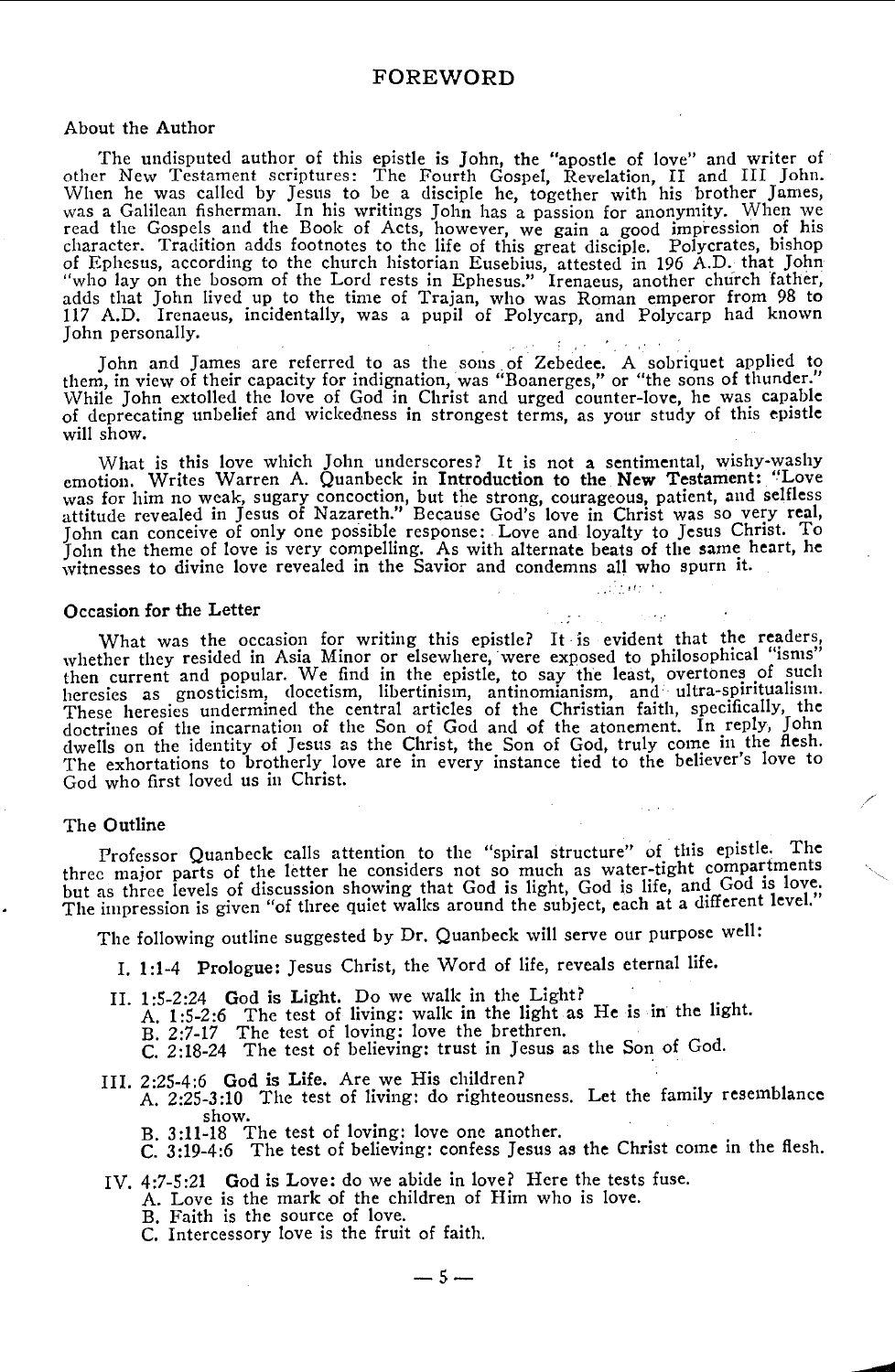# Text to be Studied:

I John 1:1-4.

### Topic No. I:

# NO THEORIES-ONLY OBSERVED FACTS!

# "That which we have seen and heard declare we unto you."  $- I$  John 1:3.

#### **Digest of Contents**

The author d-0es not call himself by name. However, he identifies himself as a witness of the events forming the basis of the Good News. He is not only a close associate of Jesus Christ, the Word of of Life, but also His apostle, with the duty to declare (or proclaim, according to the Revised Standard Version) the message of eternal life in Christ. He is, of course, the Apostle John, who in the Fourth Gospel refers to himself, again by indirect identification, as the disciple "whom Jesus loved," John 13:23. Note that in the next two epistles John calls himself "the elder," while in Revelation he plainly introduces himself as "His servant John."

The true and indisputable Incarnation of the Son of God, which runs as a golden thread through the entire epistle, is already woven into the Prologue. He who not only has the life but is the life was made manifest in human Son of God assumed a human nature, and as such was heard, seen, and touched. The eye-witnesses ear-witnesses, and hand-witnesses of this manifestation were the apostles, particularly those of the inner circle who also saw Him transfigured on the holy mount, namely Peter, James, and John. These men of first-hand observation and experience were commissioned to publish the glad tidings of salvation. They did not repeat hearsay but reported events of which they had personal sense perception.

Some have referred to this epistle as a homily, probably because of its informality and simplicity. A homily is an oral presentation. We do better to think of it as a and simplicity. A homily is an oral presentation. We do better to think of it as a letter that was written to a group of congregations, probably in Asia Minor. Observe John's expression: "And these things write we . . ." Christian fellowship to the readers and to make their joy complete.

# **Examining the Text**

Note: In the interest of personal, first-hand Bible study, have only the open Bible before you as you react to these guiding questions.

- I. Compare I John **1 :1** with 1 :1 of the Gospel of John. What word is used **in**  both opening statements? Does it re-echo Genesis 1:1?
- 2. Are "seen" and "look upon" mere repetitions? Does the second add to the mean- ing of the first? Which term conveys the thought of steady, reflective gazing, or, as Phillips renders it, "to observe closely"?
- 3. Some of John's contemporaries, who sought to blend Greek philosophy with the Christian Gospel, found the idea of a fleshly Christ abhorrent. Show from the text that John taught the true incarnation of the Son of God. Can you "handle" someone who is only a spirit?
- 4. What has John to say on the divine nature of Jesus Christ? Of His divine name? His divine attributes? His divine work? His divine honor and glory?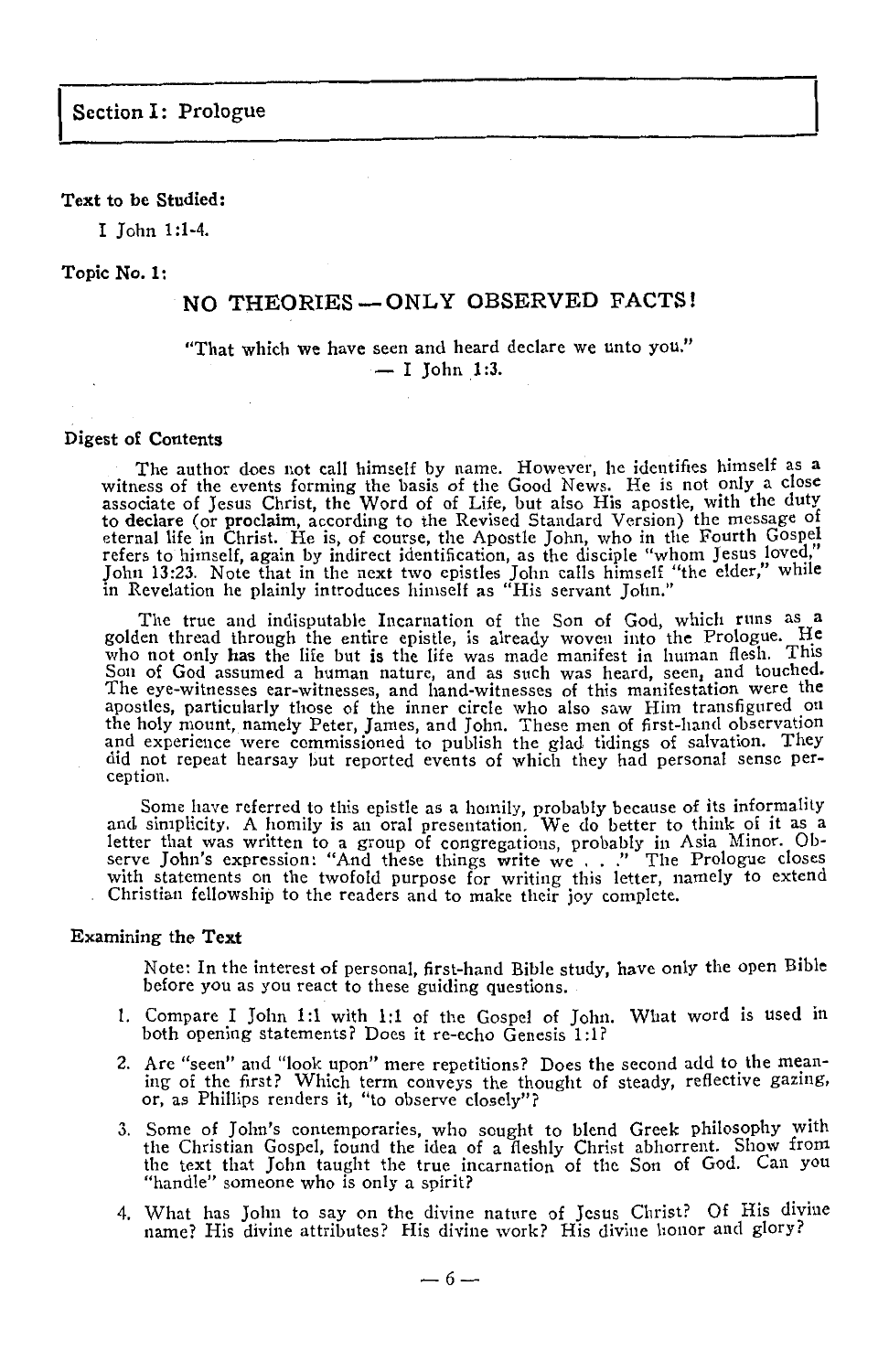- 5. A favorite word frequently occuring in John's writings is "life." How would you explain the life here ascribed to the Son of God? John 8:58.
- 6. The expression "we have seen" correlates with "was manifested." Christ was revealed, and eye-witnesses received the revelation. In what other ways did Christ manifest Himself? Luke 24:27, John 2:11, John 20:16, John 20:27, Hebrews 1 :2. After looking up these passages, say how Christ is revealed to us today.
- 7. Aside from his writings, in what ways did John bear witness? Acts 3:1, Acts 4:13.
- 8. Note that John uses the plural, "we," "our". Is this the impersonal "editorial we"? Does he function here as a spokesman for all the apostles?
- 9. What is there in the text to suggest that John's readers were on the borderline and some, perhaps, outside of the brotherhood of faith? Read verse 3 care-<br>fully. Which is the superior fellowship for which we should
- 10. Jesus had promised that the Holy Spirit would bring His words back to the disciples' remembrance. What in verse 4 is almost an exact quote from the words of Jesus? John 15:11.

A. Did John have a "ghost-writer"? Some have questioned whether the author of this epistle is the same John who wrote the Fourth Gospel. They call our attention to differences, for, example, that in the First Epistle Jesus Christ is called the Paraclete (2:1, translated "advocate"), while in the Gospel this title is given to the Holy Spirit (John 14:16-26, translated "comforter"). To convince yourself of the Johannine authorship of both writings, compare the following passages:

| First Epistle |           | Gospel      |
|---------------|-----------|-------------|
| ,<br>$1:1-2$  |           | with 1:1-2  |
| 2:8           |           | with 13:14  |
| 3:8           |           | with 8:44   |
| 3:16          |           | with 15:13  |
| 4:6           |           | with $8:45$ |
| 4:14          |           | with 1:14   |
| 5:20          | with 17:3 |             |

- B. How valid is John's testimony? Brand Blanshard, professor of philosophy at Yale, writes of the currently popular analytic philosophy: "The trunk from which all its leaves and branches have sprouted is logical positivism or empiricism." Is this new? Consider David Hume's dictum of 200 years ago: "If we take in hand any volume, of divinity or metaphysics for instance, let us ask:...<br>Does it contain any experimental reasoning concerning matter of fac Commit it then to the flames: for it can contain nothing but sophistry and illusion." Can John's testimony be accepted on these terms? How does John refer to sense perception to establish his message? Is our faith dependent on the scientific method of determining facts by observation and experimentation? John 20:29, Hebrews 11 :1.
- C. Students as Christ's witnesses: A scientist may say, "I know what I am talking about, because my data came from laboratory observation." One housewife may say to another, "I recommend this product because I have personally used it and found it good." Is it proper for a Christian student to declare, "I know from my own experience what Christ means to me and what He can mean to you"?
- D. How do we communicate the Gospel? In our time much study is devoted to ways of effective communication - how to "get through," how best to convey our message and project the desired image. John also sought to communicate ("declare," "write"). How can we reach the various "publics" of the world community with the Gospel of Jesus Christ?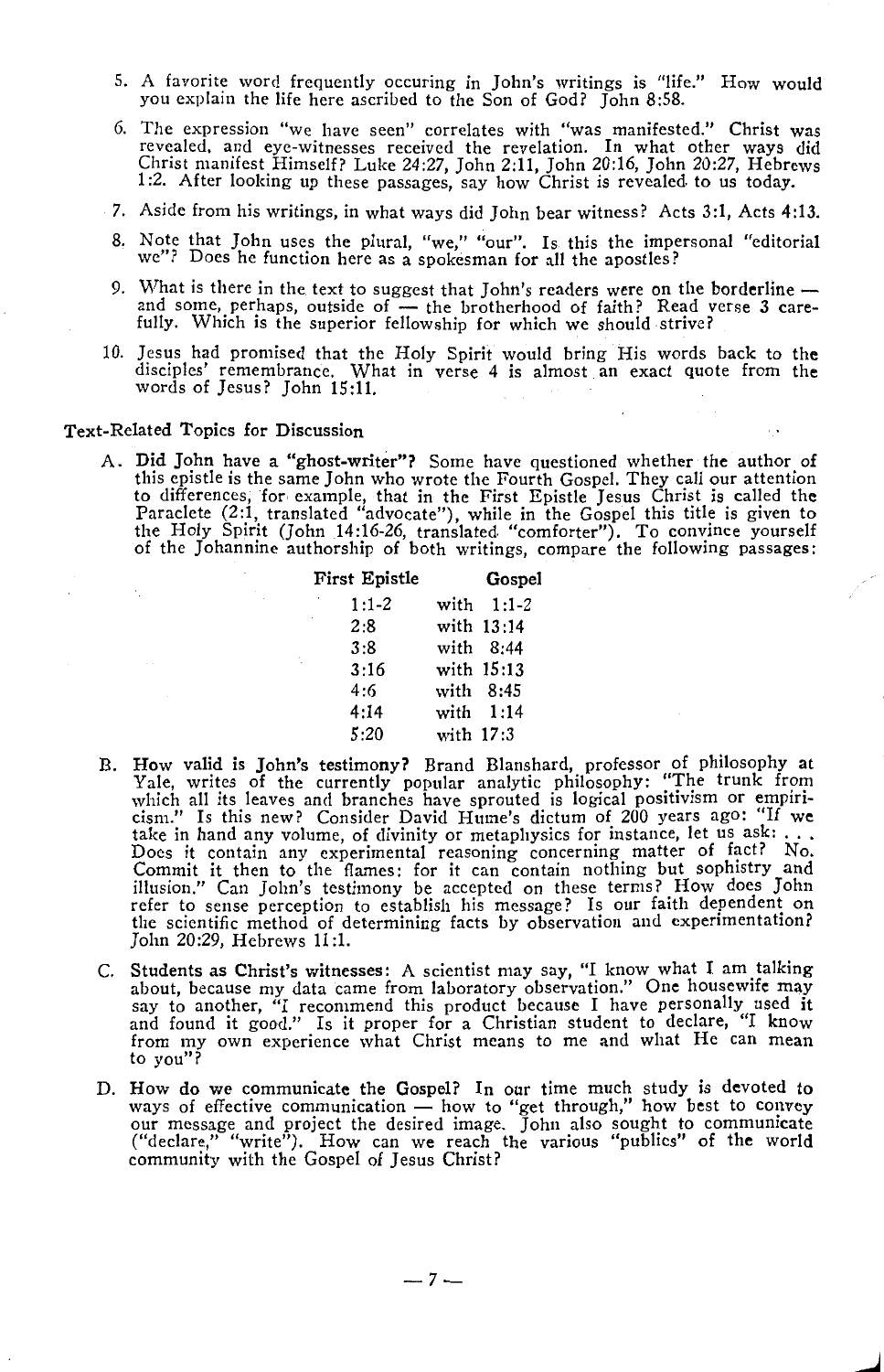- E. Two-way communication on campus: "Foreign mission work" does not only mean that Christians from here go over there. Christian students from there can (and should) do effective witnessing over here. In I Met Christ on th Campus, a message distributed by the American Tract Society, Nate Krupp, who was a prominent Purdue student during the mid-fifties, relates how a Christian Jew from Lebanon introduced him to Jesus. How can Christian students from overseas speak for Christ while in this country?
- F. Light and darkness: God has caused the light of His Word to shine clearly.<br>Jesus: "In secret have I said nothing." Paul: "This thing was not done in a corner." John: "The life was manifested." Why is it that many do not light? John 1 :4-5, John 3:18-21, I Corinthians 2:14.
- G; With whom may we have Christian fellowship? Dietrich Bonhocffer, a pastor executed by the Nazi regime in Germany, wrote in his book Life Together: "Where Christ bids me to maintain fellowship for the sake of love, I will maintain it. Where his truth enjoins me to dissolve a fellowship for love's sake, there will I dissolve it, despite all the protests of my human love." Does love love for the offending person as well as love for the truth-require us to withdraw our Christian fellowship from others? Matthew 18:15-17, Romans 16:17, II Thessalonians 3 :6.
- H. Fellowship with the Father without Christ? Is it possible to have God as our Father apart from faith in His Son Jesus Christ? John 5:23. Should you belong or sorority sponsoring religious ceremonies in which a non-descript "Father" or<br>Greek gods and goddesses are invoked?
- I. **Does your Christianity make you joyful?** A campus pastor wrote: "Our students who attended a regional retreat of Gamma Delta returned in high spirits. They had literally learned the Biblical injunction to 'rejoice in the Lord.' The two and three-hour long discussion periods on the basics of the Christian faith produced this effect.'' What, in your opinion, will inject more joy into the spiritual program of your group?
- J. More on Christian joy. A recent Saturday Evening Post writer cited the lack of joy in America. He says that Americans seek much pleasure but find little joy.<br>He found the greeting of a Greek fruit peddler ("Xairete", rejoice!) very refreshmg. Explam, on the basis of verse 4, what reason Christian students have for being joyful.

**Section** II: **God is LIGHT. Do we walk in the Light?**  I John 1 :5 - 2:24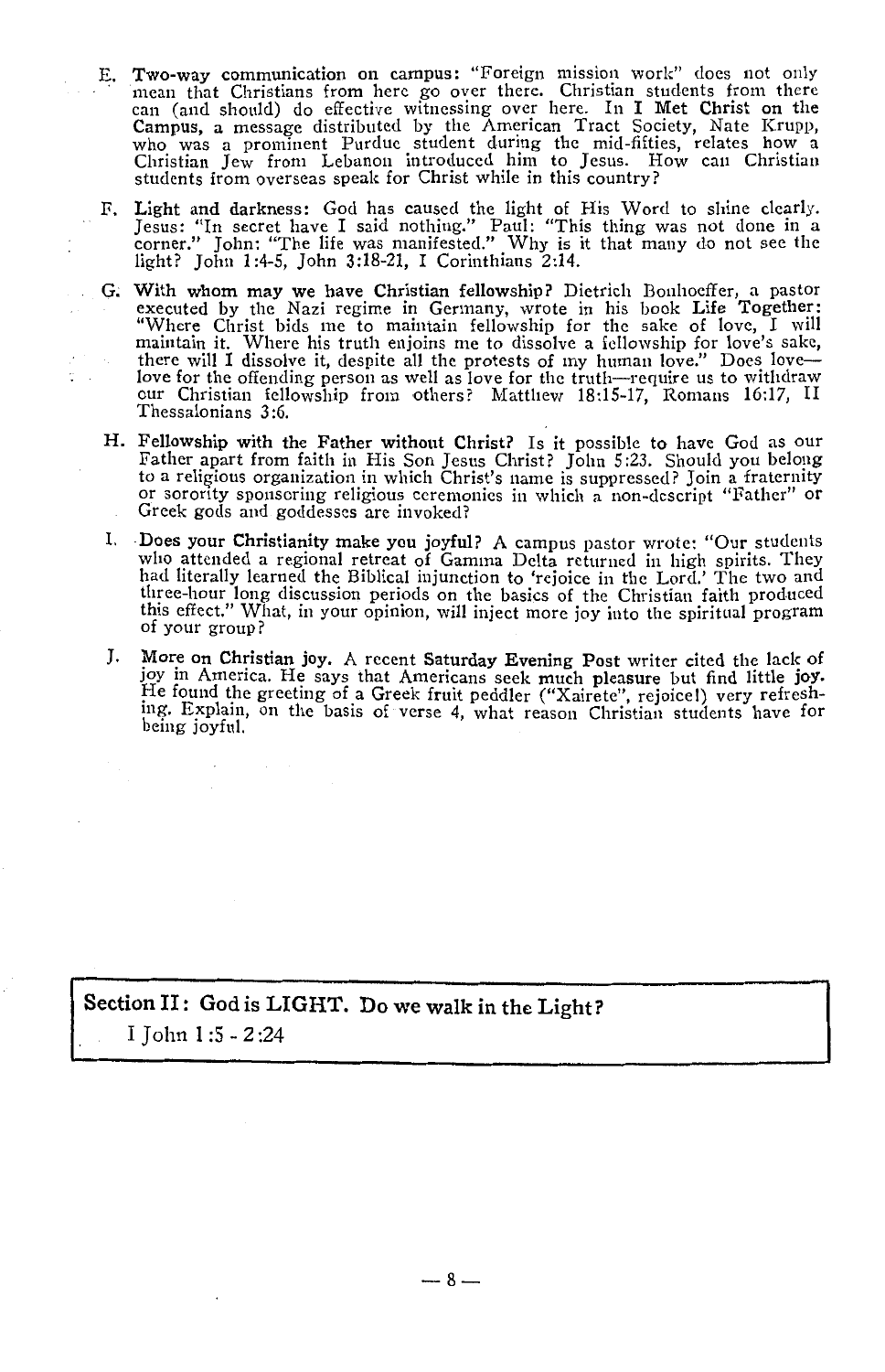Text to be Studied in this Unit:

I John 1:5 -2:6

Topic No. 2:

# **WALK IN THE SUN!**

# "If we walk in the light, as He is in the light, we have fellowship one with another."<br> $\overline{-1}$  John 1:7.

### Digest of Contents

The meaning of these verses can well be grasped if we pretend that a dialogue took place between John and some "wise guy" from among the Gnostic philosophers of that day. The contrasts indicated in the text make such a dialectic conversation very plausible.

· Disputer: "John, what is your main thesis? What message are you trying to **gc:t**  across?" John: "My message is that God is light. He is altogether good and holy.<br>An important moral truth follows from this, namely: It is inconsistent to profess faith<br>in the God of light and to live in the darkness of si one's mouth and telling lies in one's deeds. Such an inconsistency cancels one's fellow-<br>ship with God." (Vv. 5-7a).

Disputer: "If that were true, how could Christians have fellowship with God? Christians, too, are sinners, according to your teaching. Does not the 'darkness' of<br>their sinning cut them off from the God of 'light'?" John: "Christians have the assur-<br>ance that sins they commit despite their best effo ance that sins they commit despite their best efforts at holiness are all cleansed by the blood of Christ and forgiven of God."  $(V.7b)$ .

Disputer: "This discussion is altogether academic and irrelevant, as far as I am<br>concerned. I am not a sinner. I don't steal, use profanity, get drunk . . ." John: "Hold<br>it there, young man. You are indulging yourself in s the way to deal with it is not to deny it, hide it, or sweep it under a rug, but to confess it and receive forgiveness for it for Christ's sake. Sin is there, and you can't deny it. God, who cannot lie, affirms its reality. (Vv8-10).

Disputer: "I still don't get it. You say, on the one hand: 'Avoid sin.' Then you say: 'All people, even Christians, are sinners.' Does that mean that everybody is excluded from fellowship with God and is lost?" John: "Not at all. Jesus Christ took away our sin. He came between us and God. As our advocate, or attorney, He pleads our case before God. The basis of His plea is one God can accept as valid, for Jesus Christ shed His blood to make restitution for our and the whole world's sin. Through faith in Christ we have saving fellowship with God." (Vv. 1-2).

Disputer: "If salvation is as simple as all that, why do you harp on obeying God's commandments? If we are saved by faith rather than by keeping the commandments, why bother? Why not drop all these moral 'do's' and 'don'ts'?" John: "To know and love God involves obedience. Can children claim to be on intimate terms with their parents when they flout their wishes? Obedience to God's commandments, after the<br>example of Jesus, is the test of discipleship. It is the outward mark of the saving faith and of our inclusion in God's fellowship." (Vv.3-6).

#### Examining the Text

- 1. In what words does John say that God is altogether holy?
- 2. What meaning has this for all who want to live in fellowship with God?
- 3. What does John say of those who deny sin? See also Psalm 32:15 and Proverbs 28:13.
- 4. What is the right way of reckoning with the reality of sin?
- 5. Aside from our own conviction on this score, what further reason is there for owning up to our sins? Cite other Bible statements in which God affirms man's **sin.**
- 6. Verses 1b-2 of Chapter 2 re-echo the truth already stated in 1:7. Why must this Gospel truth always be kept in focus when discussing sin?
- 7. Did Christ atone also for original sin? Prove it with a passage in this section.
- 8. Why it is inconsistent to speak of knowing God and then to ignore His commandments?
- 9. Granted that salvation is by faith in Christ's atoning merits, why are we to keep God's commandents still? What reason for doing good works is given in Matthew 25 :31-40?
- 10. May we say that Christ, aside from being our Savior, is also the **example** of the kind of life we should lead? Philippians 2:5 and I Peter 2:21.

 $-9-$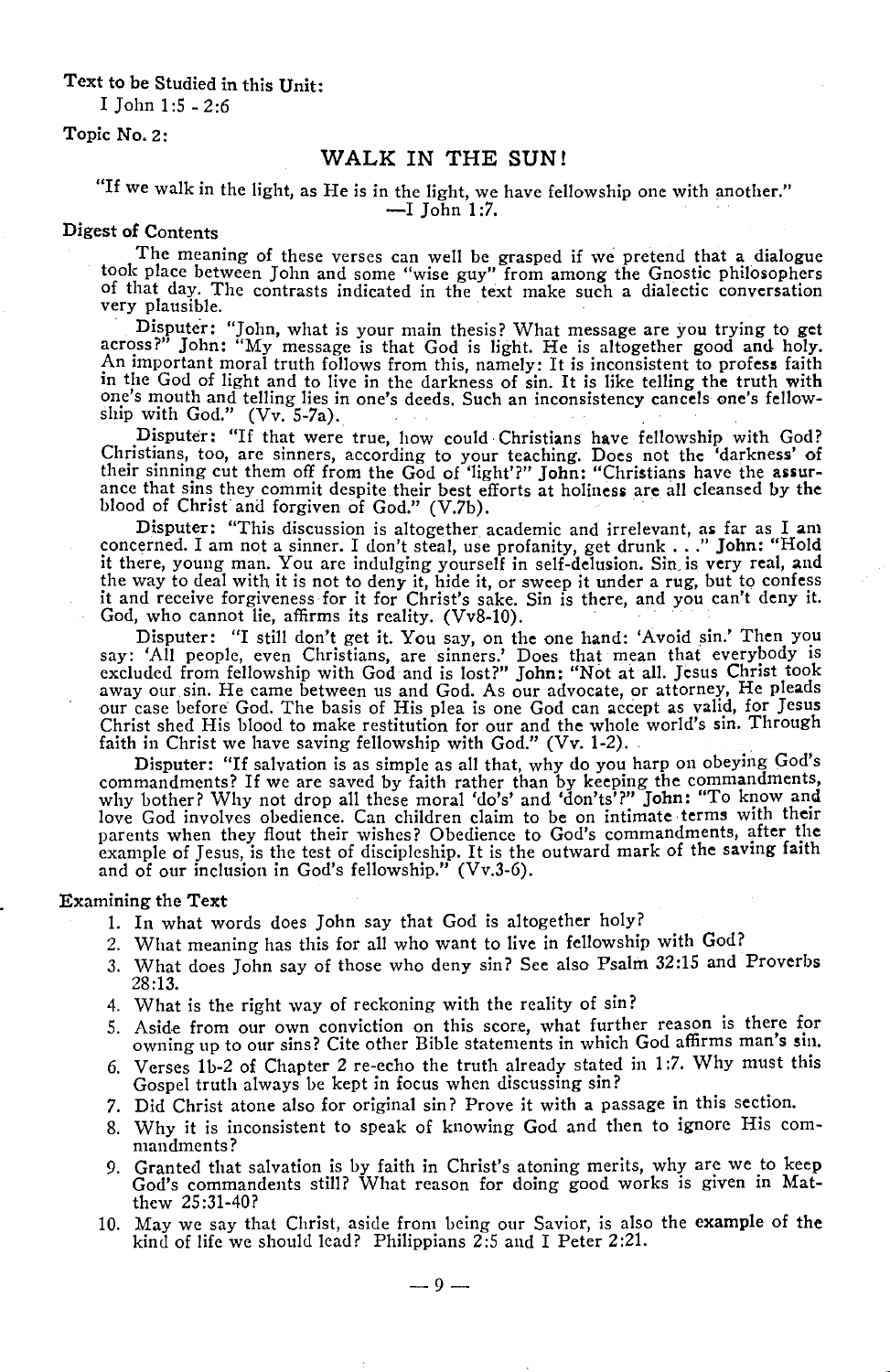- A. Walking in broad daylight: What reason is given in John 3:20 (Gospel) for men shunning the light? Why are nefarious deeds often done at night with the wearing of masks? Why are "crooking slips" kept secret? Why do gossi don't say that I told you I"? Do secret organizations have something to hide? How is a Christian to walk, according to John's instruction? What is the blessed result of so walking?
- B. How real is sin? A professor teaching at a University of Chicago-related seminary writes: "Man is as barbaric as he ever was, the only difference between twentieth century man and his predecessors being the suppression and restraint of civilization. At the time of war this restraint is removed, and he emerges with his demonic genius.... We may call this human quality 'sin' or the result of 'the fall of man.' Whatever its appellation, we must honestly realize th very being.''

Man's inhumanity to man has social aspects and is thus readily recognized as wrong-doing. What about his failures in relation to God? What does the First Commandment say about these? How does man's disobedience of commandments of the First Table affect his disobedience of those of the Second Table?

- C. The error of denying sin: Mary Baker Eddy, founder of the Church of Christ, Scientist, wrote in Science and Health: "Life, God, omnipotent Good, deny death, evil, sin, disease." Has she turned John's affirmation upside down?
- D. Is every person a sinner? It is claimed that the Virgin Mary was conceived and born without sin. True? Discuss other efforts to discredit the reality and relevance of the truth of every one's sin.
- E. If **we say we have no original sin:** Emil Brunner, a prominent Swiss theologian, differs sharply with his colleague Karl Barth on original sin. Brunner says, "We are all connected together by hidden roots, like the runners of **a** strawberry patch, all of whose plants have developed from the one parent stock.'' How does **the**  denial of original sin affect the doctrine and use of infant baptism?
- F. If we say we have no actual sins: Describe what sins are "documented" in current novels and plays you have read and viewed. (Like Joyce's Ulysses, O'Neill's Long Day's Journey Into Night). What sins are identified? What is the outcome as far as the sinners are concerned?
- G. The value of confessing: It has been pointed out that there is psychiatric value in confessing one's sins to a father-confessor. What is the reason given in verse 8 for confessing? What is the result?
- H. Antinomianism (anti against  $+$  nomos law) holds that the moral law of God does not apply to Christians who are under grace. During an antinomistic controversy in the early Lutheran Church it was stated: "The Law does not teach good works. Evangelical preachers are to preach the Gospel only and no Law.'' (See Articles V and VI in the Formula of Concord). Review briefly what John teaches about the applicability of the commandments to Christians.
- I. More on the "third use" of the Law: In the booklet Moral Theology and **the**  Criminal Law Dr. Wilber E. Katz, Professor of Law at the University of Chicago, summarizes a point from the Formula of Concord as follows: "In the regenerate, regeneration and renewal are not complete but only begun. 'The Old Adam' still adheres in the understanding, the will, and all the powers of man, and needs the threat and punishment of the Law.'' From what point of view does John teach the "third use" of the Law in verse 4?
- J. Too much "blood" theology? When people calling themselves Christians become ethically-minded they usually want to play down atonement by the blood of Christ. The Gnostics of John's day were of this disposition. Are there such religious groups today? Can we ever play down the "blood" atonement?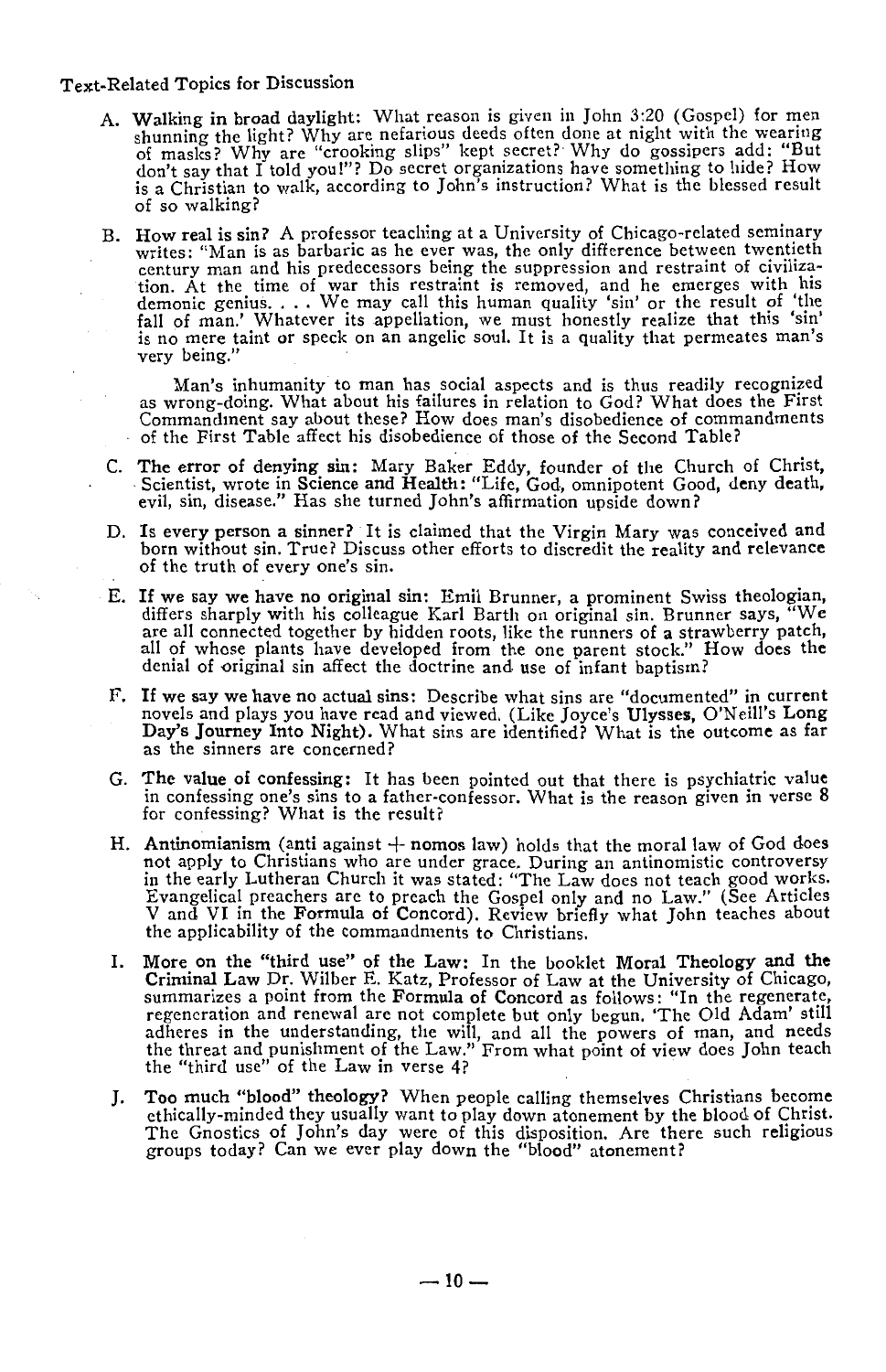Topic No. 3:

# TRUE LOVE HAS AN OBJECT

# "He that loveth his brother abideth in the light."  $-I$  John 2:10.

### Digest of Contents

Love cannot be practiced in a vacuum or in the abstract. Loving mankind in the aggregate is a vague emotion. Loving individual people: Your brother, sister, father, mother, neighbor, and roommate makes your affection concrete. We don't love principles; we love persons, with all their flesh-and-blood failings, foibles, and freckles.

"Loving the neighbor" is not a new commandment. The Old Testament had already taught it. John is merely giving a new emphasis to an Old Testament<br>commandment because of the new era now begun. The promised Christ having<br>come in the flesh, we live in the light of fulfillment—in the light of cl The former darkness has passed away.

However, no one can claim enlightenment if he lingers on in the former dark-<br>nes. Living in the light entails loving the brother. All assertions of one's spiritual illumination are for naught if hatred for a given person continues. Here is a real test: If we don't love the brother we are in darkness still, tripping, stumbling, and losing all sense of direction.

From love for the brother the Apostle John proceeds to love for the heavenly Father, the latter love being the source of the former. He addresses the serried ranks of his readers, grouped before him as pupils before a teacher. In the immediate ness. Behind them are the young men, who have many accomplishments to their credit despite their youth. Beyond the median group are the fathers, the veterans of the faith, who have known God's love from the beginning. "Continue in God's love" is the message to all.

When the heart is fixed on the heavenly Father it is kept from forming attachment to the world. Love for God and love for the world cannot have co-existence in the same heart, as also Jesus said: "Ye cannot love God and mammon." The world caters to base instincts, to "the lust of the flesh, the lust of the eyes, and the pride of life." What folly, to be a materialist and hedonist! The world with its contents is transient. Only God abides forever. Consequently, those who believe in Him, serve Him, and do His will likewise abide forever.

- 1. In what terms does Jesus state the new commandment, according to John (Gospel) IS :12? What is the difference between it and the old commandment, Leviticus 19:18b?
- 2. What reason is cited by John for living according to the new commandment?
- 3. How does a person, though claiming to be enlightened, show that he is still in darkness? How does he show that he is in the light?
- 4. What three age-groups are addressed in the verses following?
- 5. What is John's message to the first group, according to verses 12 and 13c?
- 6. What special credit is given the second group, according to verses 13b and 14b?
- *7.* For what reason does he write to the third group, according to verses 13a and 14a?
- 8. What, would you say, is the common message to all?
- *9.* What is the alternative to loving God? Is it an alternative? Can man, having no God, love nothing? See also Matthew 6:24.
- 10. Why is it supreme sin and supreme folly to love the world and its contents? Give two answers.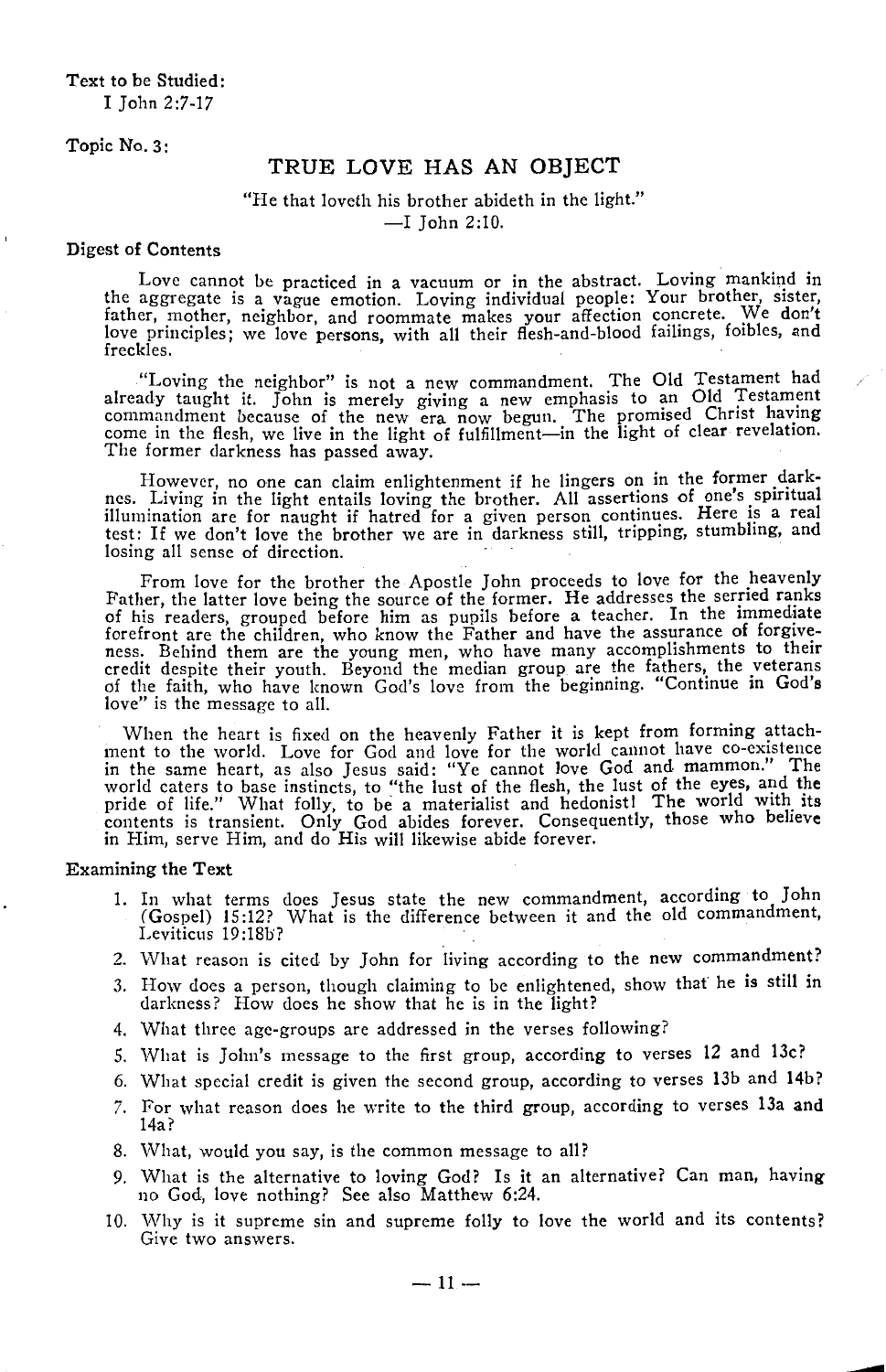- A. Who is my brother? There are people who contribute for missions in Africa out of "love" for Negroes' souls but refuse to sit next to a Negro person in a bus. What is wrong with this kind of "love"?
- B. Brother or brother-in-law? Dr. James G. Manz, a Chicago pastor, stated in a discussion on interracial marriages: "The Negro wants to be my brother; not my brother-in-law." How do we as Christians treat someone of anothe brother? Relate the discussion as much as possible to human relations problems<br>on campus instead of to irregularities "down South" or "up North." Start where you are.
- C. Brotherly love and brotherly forgiveness: "Christian teaching tells us to be forgiving to others if they understand they have trespassed." This was said, believe it or not, by Nikita Khrushchev at a civic dinner in San Francisco, 1959. Is he right? Matthew 18:15-17, Luke 17:3, Colossians 3:13.
- D. A word study, for those who know elementary Greek: What words are used in the New Testament for love? A good reference work is Bishop Anders Nygren's Eros and Agape, a study of the New Testament understanding of Christian love.
- E. John a psychologist? "The most experienced psychologist or observer of human nature knows infinitely less of the human heart than the simplest Christian who lives beneath the Cross of Jesus," writes Dietrich Bonhoeffer. Why should you consider John qualified to probe into the human heart and judge what true love is?
- F. The world as seen by youth: In The Catcher in the Rye J. D. Salinger tells the story of 16-year-old Holden Caulfield who, after flunking out of school, spent 48 hours in New York City. If you have read the book, mention some of the sordid sights the youth saw. What commentary is provided on the values of his elders who created this kind of world?
- G. What is secularism? Secularism has become a cancerous growth in the society of the Western world. Discuss: Secularism and education, secularism and government, secularism in economic and social issues. A good book to read is The Christian Faith and Secularism, J. Richard Spann, Abingdon-Cokesbury Press.
- H. What is hedonism? Should pleasure be one's main goal in life? Does it make a. difference what kind of pleasure one seeks? What sort of hedonism haunts the average American campus?
- I. What is materialism? To what extent do considerations of financial gain prompt students to go to college? Is it wrong, per se, to want to earn a good salary some day? Does it matter for what purposes a good income is used? Do you agree with what Richard R. Caemmerer writes, "The excessively vocational concern of modern education and the secularization of culture has left men without clear calls to deeper insights of the meaning of life"? **(The Church** in **the World,**  Page 63).
- J. The world in the church: How does the "world" get into the church? Through bingo? Through applying business method in church administration? Through loss of Christian motivation? Through forgetting what the church is for? What must the church do to return to its "first love"? Revelation 2:4.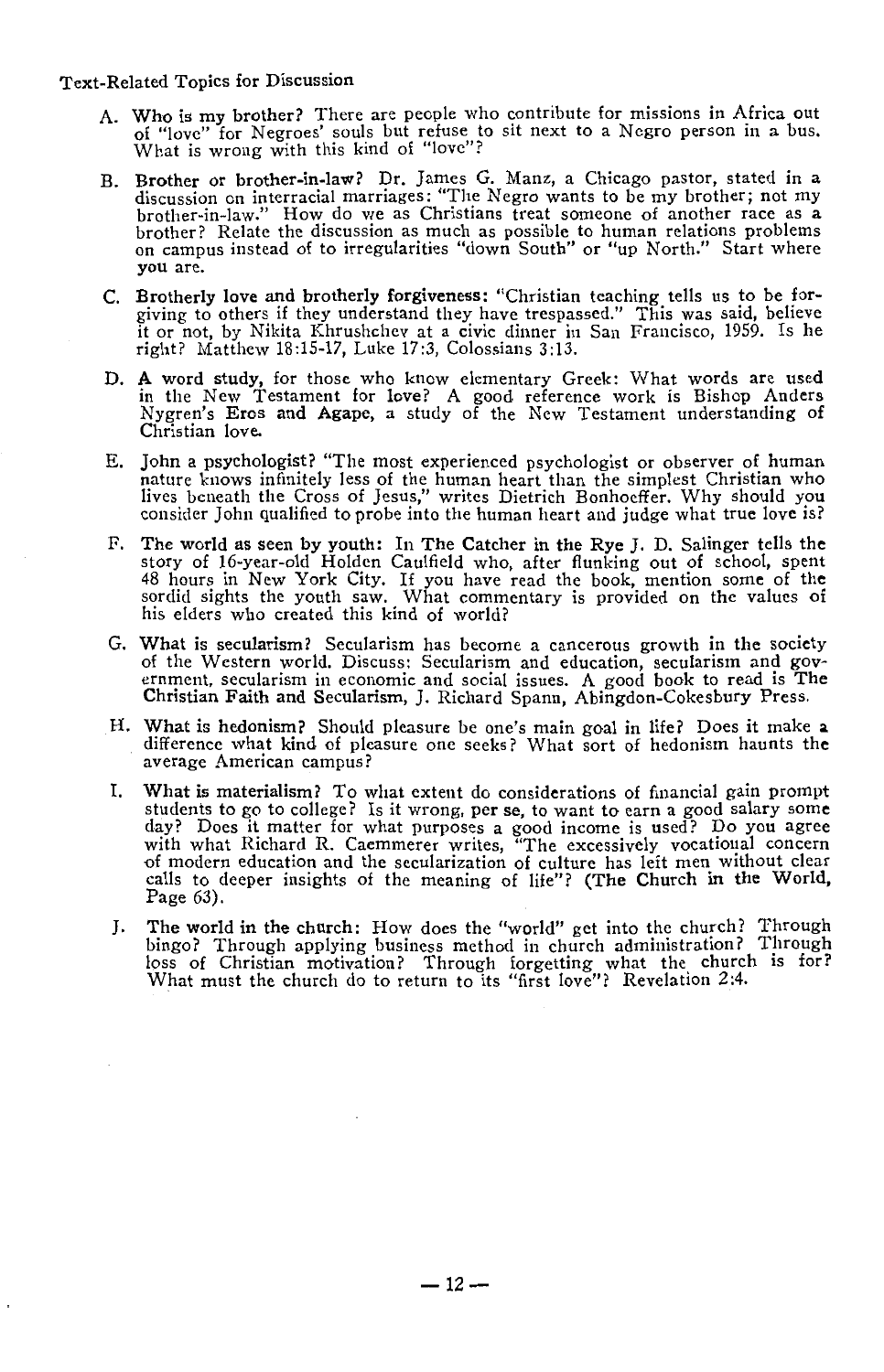Topic **No. 4:** 

# THE GREATEST LIE EVER TOLD

# "Who is a liar but he that denieth that Jesus is the Christ?" -I John 2:22.

### Digest of Contents

Phillips renders the above verse as folows: "And what, I ask you, is the crowning Lie? Surely the denial that Jesus is God's Anointed, His Christ." Who are the ones who tell this master lie? They might be the Judaizers, wh Jesus of Nazareth is the promised Messiah and God's Son. They might also be<br>teachers of a more philosophical bend of mind, namely individuals trying to fuse Greek philosophy with Christine doctrine.

A man of that time, representing a three-way blend of Judaism, Christianity, and Gnosticism, was Cerinthus. He held that Jesus was a true man born of Joseph and Mary. At his baptism, so Cerinthus garbled the account, the Christ came on<br>Jesus to give Him divine wisdom to reveal the Father, and divine power to do<br>miracles. Since the idea of suffering and dying seemed to Cerinthu patible with divinity, he held that the divine Christ withdrew from Jesus prior to His passion. This heresy, if it was current in John's time, is certainly condemned here. To deny the deity of Jesus is to cut the lifeline of Christianity.

What is John's trend of thought in this section? The Apostle takes note of the signs of the last time. St. Paul had foretold the coming of the Antichrist in II Thessalonians 2:3ff. He said the last day would not come until that man of sin, the son of perdition, had been unmasked. John supports this teaching, adding that the last times would also be marked by the coming of "many antichrists." These antichrists, while claiming Christian connections, were not of the apostolic tradition. They were of a different spirit, "not of us," as John states. Ho divisive spirit? By their very act of seceding from apostolic Christendom.

John assumes spiritual insight on the part of his readers. Because the Holy Spirit had led these first-century Christians into all truth they could tell the differ-Spirit had led these first-century Christians into all truth they could tell the differ-<br>ence between true and false doctrine. They could spot immediately the "crowning Lie" of the antichrists who deny the deity and Messiahship of Jesus. They could also discern that the denial of the Son amounts to a denial of the Father, since Christ and the Father are one, John 10:30. The closing exhortation is: Hold on to what you learned from the beginning, when pure Christianity was taught you. Then you continue in fellowship with the Father and the Son.

### Examining the Text

*Note:* Please read the indicated section and state whether the following statements are true or false.

- I. False teachers who oppose the Gospel of Jesus Christ remind us of the last times.
- 2. John and Paul taught the coming of the Antichrist.
- 3. Aside from the Antichrist, there are numerous antichrists.
- 4. Religious spokesmen can so disguise their identity that we cannot tell whether they are true Christians or not.
- 5. Christians, even if well indoctrinated, cannot tell the difference between religious truth and error.
- 6. The Holy Spirit led the apostles as well as their followers into all truth.
- *7.* A person can deny the divine Sonship of Jesus and still be regarded as a truthful teacher of the Christian religion.
- 8. The fact that Jesus healed and helped mankind is of greater importance than the belief that He is true God.
- 9. People who do not know of Jesus Christ still have God as their Father.
- 10. What children once learned of Christ as their Lord and Savior they should retain throughout life.

 $-$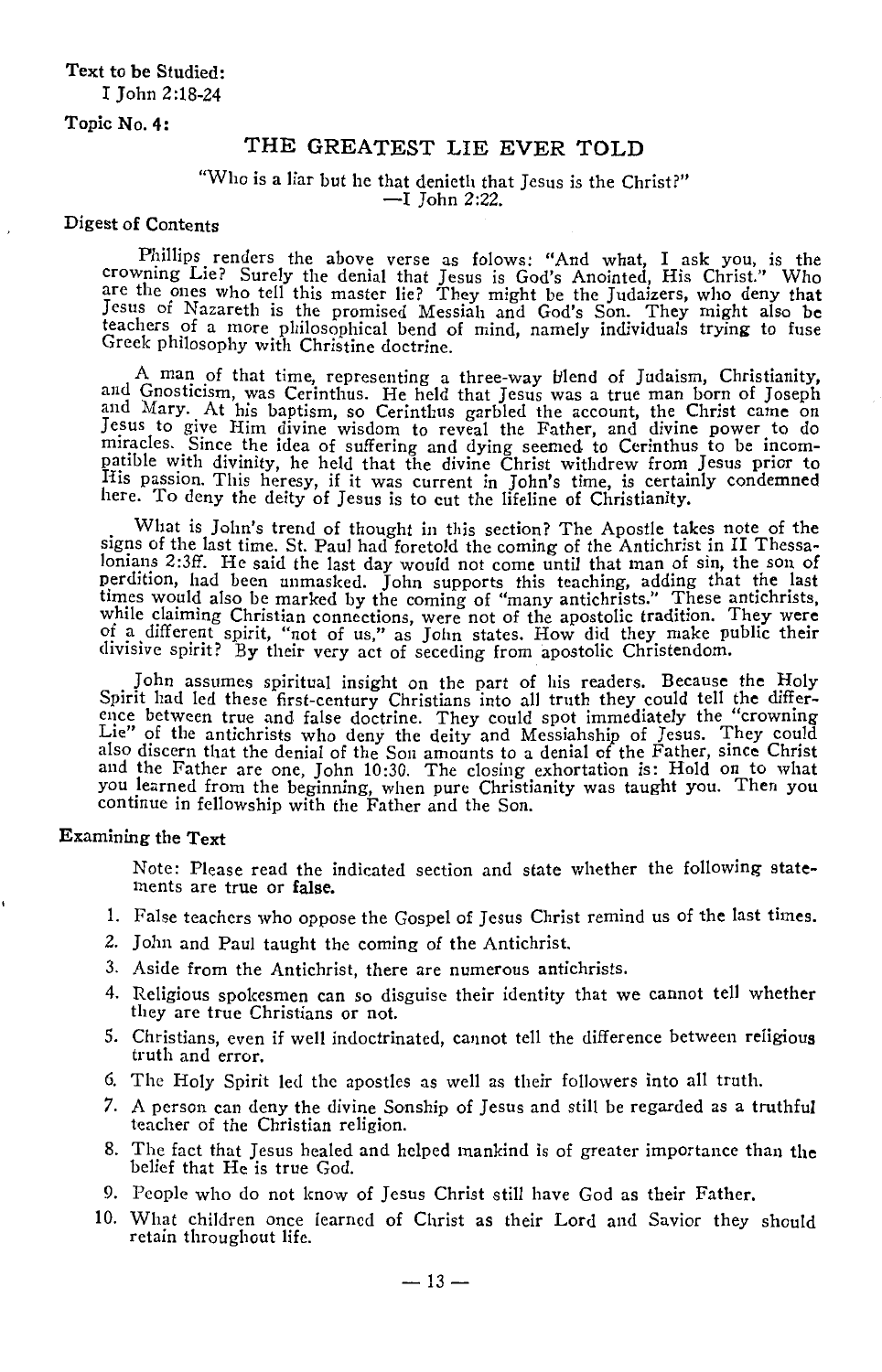A. The iron curtain in Christian theology: Dr. Paul Tillich writes: "Jesus of Nazareth is the medium of the final revelation because he sacrifices himself completely to Jesus as the Christ. He not only sacrifices his life, as many martyrs and many ordinary people have done, but he also sacrifices everything in him and of him which could bring people to him as an 'overwhelming personality' instead of liringing them to that in him which is greater than he and they. This is the meaning of the symbol 'Son of God.'"

Would you consider this a clear statement on the divine Sonship of Jesus Christ? Do you think John says it better?

- B. Can a dead Jesus be the Son of God? Rudolf Bultmann, whose concern is to "de-mythologize" the New Testament accounts, wrote in a recent book that he is "convinced" that the corpse of Jesus did "not come back to life and rise from the tomb." Do you think this position is in accord with John's testimony? With<br>St. Paul's in Romans 1:4 ("His Son Jesus Christ . . . declared to be the Son of<br>God with power . . . by the resurrection from the dead.")?
- C. Lapses from the catholic faith: The Redbook magazine article "Beliefs of our Future Ministers," purporting to reflect the thinking of students at "eight leading theological schools," claims that only 44% of those interviewed accepted the virgin birth of Jesus. Review what the Bible as well as the three general creeds teach of Jesus Christ the God-Man and His virgin birth.
- D. Greater and lesser lies: The Bible at times records the falsehoods men have spoken. Which of the following lies, in your judgment, affect the Christian faith most vitally?

\_\_\_ Christ will not return to consummate the world order, II Peter <sup>3</sup>:4.

\_\_\_ The disciples stole the body of Jesus, Matthew 28:13. \_\_ There is no God, Psalm 14:1.

- \_\_ Jesus is not the Christ, I John 2:22.
- \_\_\_ Man is not a sinner, I John 1 :8.
	- \_\_\_ There are no angels, Acts 23 :8.
- E. "He just looked like a man": When John speaks of Christ's blood (I John 1 :7) and of His coming in the flesh (4:2), he asserts His true human nature. To say

|  |          |  |  |  | that Jesus Christ had only what seemed like human nature is a heresy known as |          |                  |  |  |  |  |  |
|--|----------|--|--|--|-------------------------------------------------------------------------------|----------|------------------|--|--|--|--|--|
|  | Docetism |  |  |  |                                                                               | Donatism |                  |  |  |  |  |  |
|  |          |  |  |  |                                                                               |          | <u></u> Dynamism |  |  |  |  |  |

- F. Denial by silence and suppression: Read Hymn No. 346 in The Lutheran Hymnal and let it suggest how Christ is often denied. Let it also suggest how Christians on campus should confess Him as Savior and Son of God.
- G. On Having both the Father and the Son: Here are two table prayers, the first copied from the official literature of Sigma Chi Fraternity and the second from The Student Prayerbook (Association Press). Say which is truly a Christian prayer. Why? Must Christ's name be always expressly mentioned in our prayers?
	- (1) "Our Father, we thank Thee for Thy many blessings. Keep us from harm. May The White Cross guide us and teach us to be true to each other, ourselves, and Thee. Amen.''
	- (2) "Gracious God, may the food which we are about to receive strengthen our bodies and may Thy Holy Spirit strengthen and refresh our souls, through Jesus Christ. Amen."
- H. Knowing the criterion: Before Christians can distinguish between truth and error they must know what God's Word teaches. How did the believers in Berea satisfy themselves that the truth had been preached to them? Acts 17:11.
- I. Can the Christian laity be trusted? It is sometimes claimed that theological problems and Iliblical issues (for example, the fact that the King James Version con- tains faulty translations) should be withheld from lay people "because they wouldn't understand." Do you think John takes this position? (See Vv. 20-21).
- J. How Christian students keep the faith: "You therefore must keep in your hearts that which you heard at the beginning; if what you heard then still dwells **in**  you, you will yourselves dwell in the Son and also in the Father." (The **New** English Bible on verse 24). It is enough merely to "keep" what was learned in confirmation instruction? How do we grow in knowledge and faith?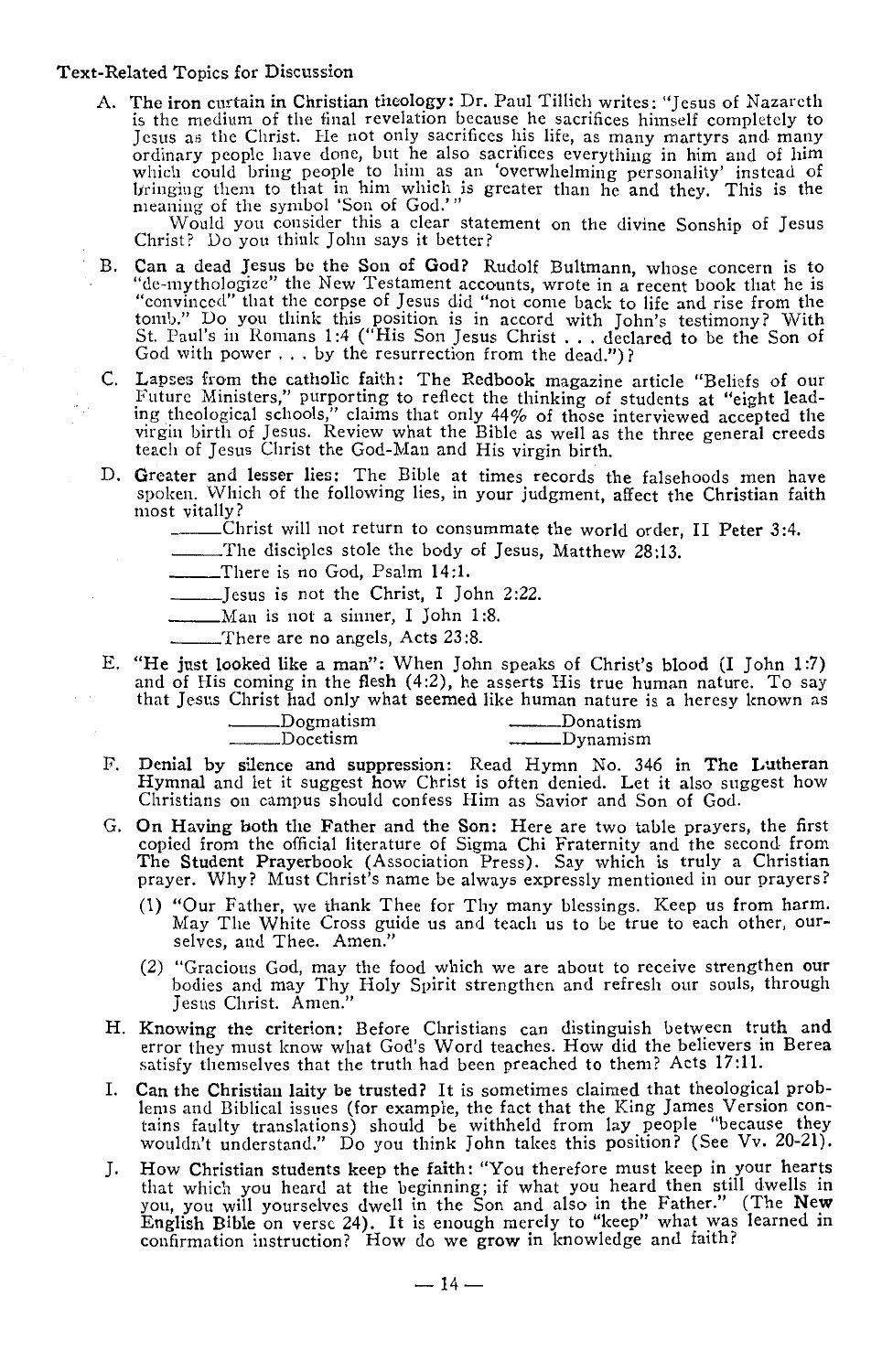I John 2 :25 - 4:6

# Text to be Studied in this Unit:

I John 2:25-3:10

# Topic No. 5:

# LET THE FAMILY RESEMBLANCE SHOW!

"If ye know that He is righteous, ye know that every one that doeth righteousness is born of Him." -I John 2:29.

#### Digest of Contents

It is again necessary to distinguish carefully here between the Christian's involuntary sinning (in haste, by the weakness of his flesh) and the practice of sinning<br>wilfully, carelessly, boastfully, and habitually. If this distinction is not observed, either of two things will result: 1. Christians are put under the tension of thinking that sins of weakness prove they are not God's children at all, or 2. They will be led to think that absolute moral perfection is an attainable state. Some have fallen into the error (and pride) of perfectionism, believing that through many spiritual exercises they have reached the point of utter sinlessness. Bear in mind, then: When John says a<br>truly regenerate person does not sin he means carnal-minded, unrepentant sinning truly regenerate person does not sin he means carnal-minded, unrepentant sinning which hinders growth in sanctification.

Picking up the thread of this discourse, we note John's emphasis again on the indwelling Spirit as the Christian's best teacher. The Spirit keeps us in the truth and in right relationship to Christ. Should Christ put in His sudden appearance on earth again, we can confidently stand in His presence.

The discussion turns to living a life of righteousness, after the example of our righteous heavenly Father. Being a chilcl of Goel involves a wonderful privilege. God revealed utmost love when He gave us the title "sons of God." Of course, when we share in the honor of being related to God we share also in this dishonor: The world doesn't recognize us, as it also doesn't recognize God. On the more positive side, the honor of being "sons of God" should remind us that our status will be further enhanced when Christ comes again. Then we will not only see Him but also be like Him. This is more than an "other-worldly" hope; it is a hope that deeply

influences life here and now. It prompts us to live pure lives.<br>The privilege of being God's children involves thus the responsibility of letting The privilege of being God's children involves thus the responsibility of letting<br>our family resemblance show through righteous living. A child of God cannot take,<br>an easy attitude toward sin — sin, which is defined as "th Sin drives a wedge between God and man. Can a Christian give himself to the practice of sin when Christ came into the world to take it away? Can he do un-<br>righteous works when God our Father is altogether righteous? There can be no<br>exception to this principle: Because God is righteous, His childre exception to this principle. Because God is righteous, The chiral wantonly, righteously by obeying His commandments. If anyone sins willfully and wantonly, he shows his family resemblance with the devil-the devil whom the Son of God came to destroy.

### Examining the Text

Note: Please read the verses indicated above and underline what you consider to be the right answer.

- 1. John finds it necessary to warn against ( open errorists, political rulers, religious seducers).
- 2. When our Lord comes again Christians will stand before Him in (fear, uncertainty, confidence).
- 3. The outward proof of regeneration is (doing righteousness, moral perfection, participation in church activities).
- 4. God revealed marvelous love when He (created the world, gave us a body, made us His children).
- 5. In heaven the believers will be (renewed, reformed, restored) in the image of God.
- 6. Sin is (moral weakness, transgression of God's moral law, disobedience of society's rules).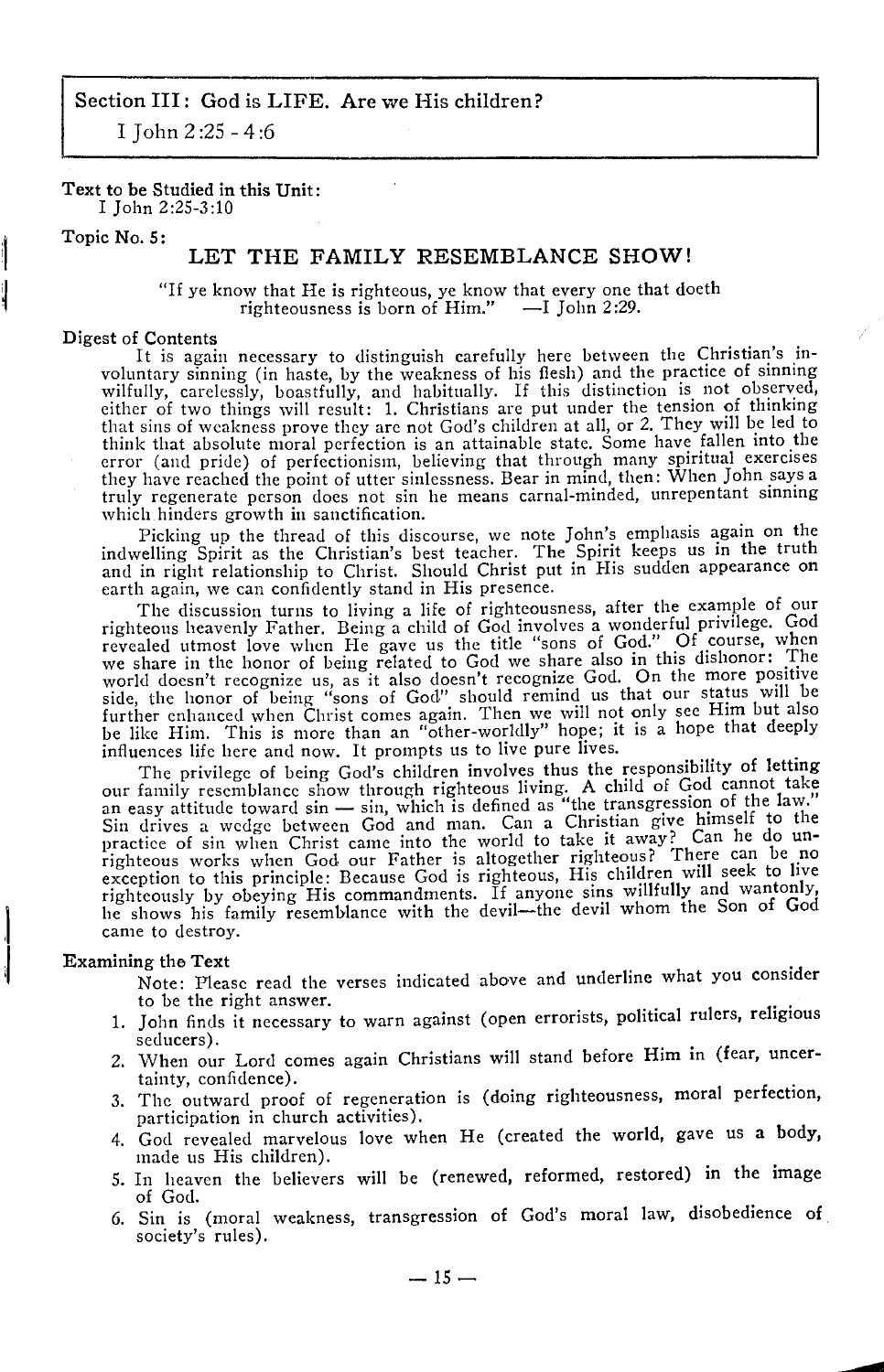- *7.* The Son of God came into this world to (take away our sin, set a good example, heal the sick).
- 8. A person who sins deliberately shows that he (is not a child of God, has emo- tional conflicts, is not a Lutheran).
- 9. A Christian who is truly born of God does not sin intentionally, lest he **(be**  excommunicated from the congregation, set a bad example, offend against **the**  love of God).
- 10. The children of God show that they are different from the children of the devil in that they (are confirmed, contribute to foreign missions, do righteousness).

- A. Who is truly born of God? You have heard of students who "find Christ" on the campus. To a student in England it meant "having the personal experience of Christ." To an American student it meant: "My desire for alcohol left, my profanity ceased, my compulsion for self-aggrandizement was gone." Discuss what regeneration, or conversion, means.
- B. Who is a transformed person? Discuss what it means: "Be not conformed to this world, but be ye transformed by the renewing of your mind," Romans 12:2. Is conformity always wrong? Romans 8:29.
- C. The maximum or the minimum in Christian conduct? Dr. Richard Luecke, the Lutheran campus pastor at Princeton University, has written: "In the Christian community the expected behavior is that which acknowledges Jesus Christ to be Lord in everything and which relates people as members of His body. The least of all practical question in such a community is 'what is permitted?' The quesion rather is 'what is expected?'" Discuss some "may we" questions ("May **we** neck", for example) in the light of the above.
- D. A philosophy that makes Christ superfluous: Prof. Randall Stewart of Vander-bilt University states: "If the natural man is good already, there is no point in talking about redemption, or salvation, or the need of a Savior, or Christ and the atonement, or any of these things." Show how John's words in Vv. 4-5 re-<br>late to the above comment.
- E. The "post-Christian man": It has been said that "he is not hostile to religion, or even concerned. He simply does not raise relevant questions at all, not even in church." What should be the church's message to the post
- F. Confusing Christian obedience with "salvation by works." A Presbyterian minister who serves as a hospital chaplain wrote in Monday Morning magazine: "To sum up the position of the Roman Catholic chaplains-though they agree to the fundamental alienation of man from God-their idea of salvation is not really different from the Jewish idea or teaching. The Jew puts his trust in obedience to the demands of the Torah; the Roman Catholic in the merit of the sacraments and obedience to the teachings of Mother Church. Both hold that man can earn his salvation. Salvation by works I" Why, according to John, should Christians live in righteousness? Is it to "become right with God?"
- G. Some Lutherans are mixed up, too! A writer in Advance magazine comments as follows on the results of the recent Lutheran Youth Research Survey: "The common opinion of three out of every four of the nearly 2,000 Lutheran who participated in this survey was: 'The way to be justified before God is to try sincerely to live a good life.'" How does one "get right" with God, according to John's teaching?
- H. The false god Science: John would have us show our family resemblance with the Father. Many in our scientific age worship at the shrine of Science. Science is not omnipotent. It has not cured all of man's physical ills, including the common cold ("Authoritative medical opinion supports the view that no substance<br>or combination of substances available at present can be relied upon to prevent or<br>cure colds," Dr. Waldemar Schweisheimer). Can Science cure man
- I. The false god Automation: A vocational counselor told the Dallas-Fort Worth chapter of the Lutheran Collegiate Association: "Guidance counselors are taking cognizance of the fact that automation is squashing individuality and are preparing the student to combat this." Granted, that automation can do much good for man, state how it should be handled so as not to become man's master.
- J. God's incredible love: Find a statement in the Lutheran liturgy which agrees with John's words, " ... that we should be called the sons of God." See the Gospel of John, 1 :12.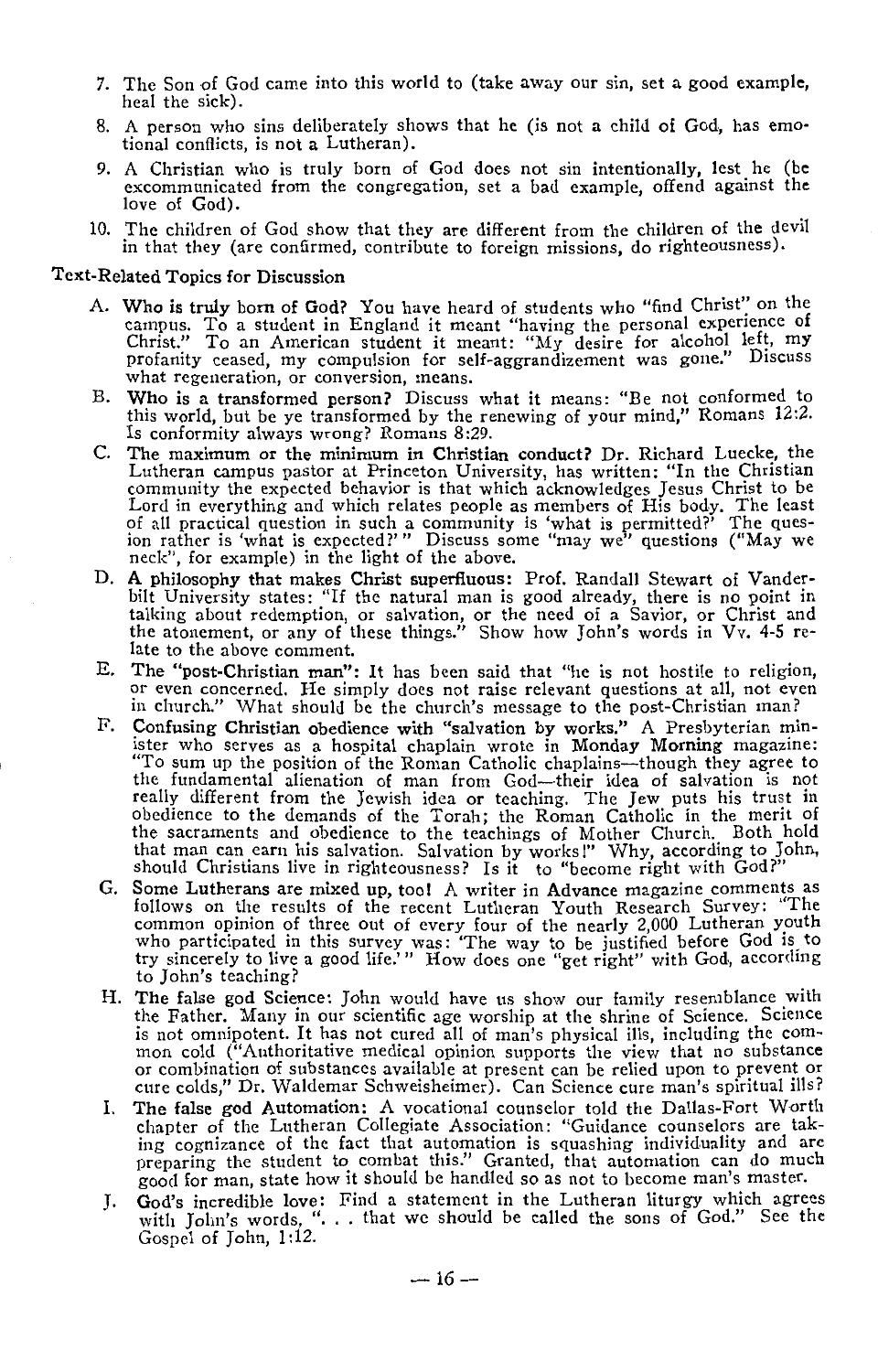# Text Under Consideration I John 3:11-18.

# Topic No. 6:

# THE LOVE THAT COMPELS OUR LOVE

# "By this we know love, that He laid down His life for us; and *we* ought to lay down our lives for the brethren."  $-I$  John 3:16.

### Digest of Contents

The theme "God is Love" (and its corollary "love one another") occurs over and<br>over in the epistle. It is always played against the contrasting background of hate,<br>to show love's excellence. Referring to the world's first slay mg his brother Abel), John probes for motivation. **Why** did Cain kill Abel? Hatred, born of jealousy, is shown to be the motive: "Because his own works were evil, and his brother's righteous." Because the difference between goodness and evil 1s apparent today, the world still hates God's children. The society of evil-minded people does not like to be embarrassed, judged, and convicted by Christian love. It sets out to destroy the norm that exposes its failures. This should not surprise us.

Love of the brethren is an outward mark of the transition Christians have made from spiritual death to spiritual life. By the same token, hatred of the brethren is a sure sign that the bearer of it is still in spiritual death. Hatred is no small matter. It is really murder, a slaying with the heart, and whoever is guilty of it has no part in the present and future life under God.

What is ultimate love, as God revealed it to us? It is His Son Jesus Christ<br>laying down His life for all people while they were yet sinners. It motivates,<br>prompts, and empowers us to make self-sacrifices for our fellow men Such self-sacrifices bespeak Christian love in action. It is not showing love when those, who have the means of helping, only feel sorry, and perhaps do not **even** that. Sympathy is good, and words of counsel are good. But in actual need it is not enough to express love in words only. The real test of love is what one **does,** namely loving "in deed and in truth."

- 1. What would be a three-word summary of this entire epistle? V. 11.
- 2. What is shown to be the reason of Cain slaying Abel? Review the account as told in Genesis 4.
- 3. What outward mark of true regeneration, or conversion, is cited in Verse 14? State the reverse of this truth.
- 4. How is hatred brought under the Fifth Commandment according to Verse 15?
- 5. What is the highest love that Christ expressed? How is this truth told in John (Gospel) 15:13 and Romans 5:8?
- 6. Quote what John has to say about Christ's love motivating our love. Compare with II Corinthians 5 :14.
- 7. For what purpose is "this world's good" given us? What would you include in this asset, besides material goods?
- 8. Complete the sentence: "When there is no compassion, there is no ..................................... "
- 9. How does James (2:16) dramatize the practice of loving in word and with the tongue?
- 10. How does genuine love express itself?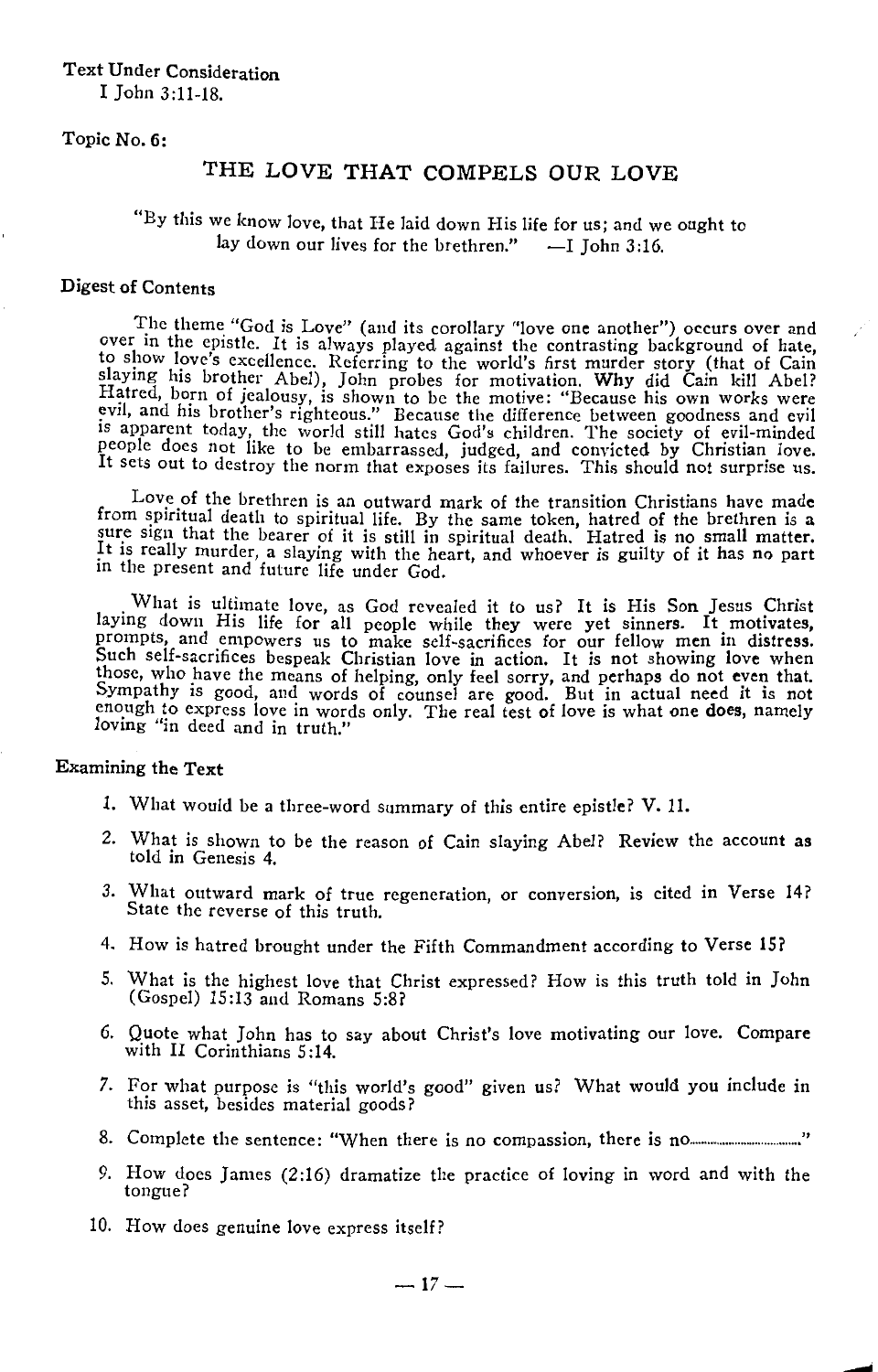- A. Is there a substitute for natural love? "The animal kingdom pushed credulity too far. A few years ago an experiment testing the effect of blankets and other mechanical mother-substitutes on monkeys shattered many traditional views some years ago have grown up to be bad mothers." (The Christian Century). Has this anything to say about the natural love of human mothers? Isaiah 49 :15.
- B. A substitute for Christian love? Discuss, on the basis of the text, the source of Christian love. What difference does love make in the home? In the discharge of one's vocation? Should a doctor, nurse, social worker, teacher, and the like be satisfied with merely "doing a job"? Galatians 5:13.
- C. The green-eyed monster: How does jealousy affect one's relationship to the neighbor? What does it do to the person himself? How can this form of hatred be conquered? Use resources of the text.
- D. The hindrance called prejudice: Progress in human relations work is often hindered by a residue of past training and false attitudes called prejudice. What is John's message to a person who persists in hateful prejudices?
- E. The delusion of the "word-fact": Some individuals confuse words with facts. Talking about something (and passing resolutions about it) is made a substitute for action. How do Christian missions and charities sometimes suffer because of the "word-fact" delusion?
- F. Students as stewards: What is the Christian's attiude to "this world's good" received from God? What non-material good have we also received? What are we to do with these endowments? I Peter 4:10.
- G. **Compelling love:** How does Christ's love influence Christians as to their activities in the·following areas: Campus evangelism, relation to overseas students, efforts **in**  behalf of campus chest?
- II. Charity by proxy: May we delegate the ministry of love to others (experts, professionals, agencies), who do it in our stead? Should we be personally involved? What is the loss to both giver and receiver when the exercise of love become impersonal? Acts 20:35.
- I. Secondary motivation: Some citizens give for charity "because the government would get it anyway" as income taxes. What is the Christian's motivation for giving help to the needy? Matthew 25.
- J. Bingo for brotherhood? Games of chance are sometimes condoned because the proceeds allegedly go for "sweet charity." Can we leave the love of God out of an effort intended to help the poor? What is John's "theology" of brotherly love?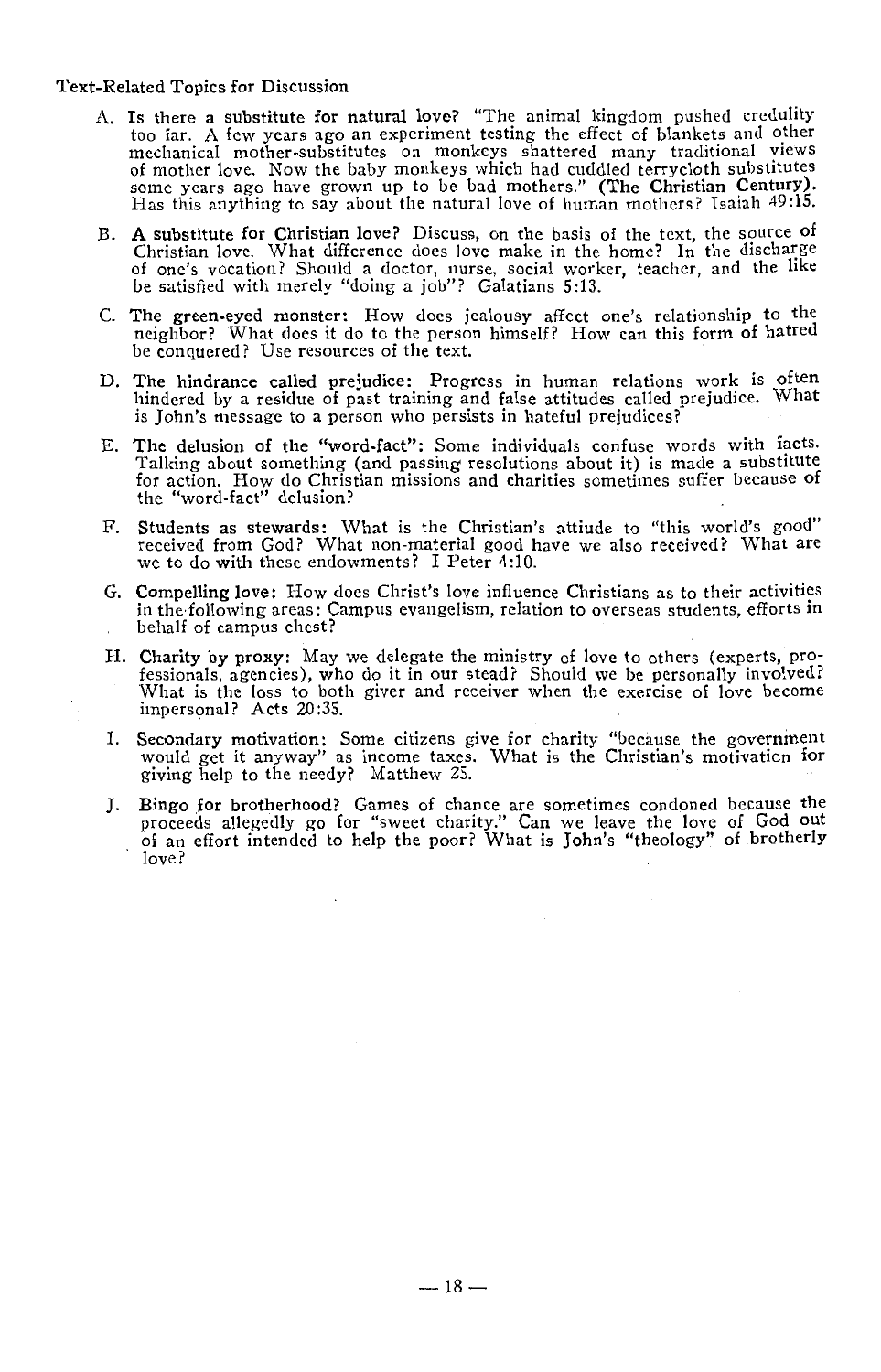### Text Under Consideration

I John 3:19-4:6.

### Topic No. 7:

# PUTTING RELIGION ON TRIAL

### "Every spirit that confesseth that Jesus Christ is come in the flesh is of God."  $-I$  John 4:2.

# Digest of Contents

Having suggested a practical test of the love we affirm, John bids us now to examine our faith. Are we of the truth? Do we have the right faith? John interposes a timely warning against settling the question on the basis of inner feelings and emotions. The heart can at time deceive us. It may also condemn us contrary to God's truth. That is why we should not be too subjective in our religion. We do better to seek the objective ground on which our faith rests. Of course, when our heart stays in line with the truth God has revealed, there is no problem. Nothing then shakes our confidence. Then we can also pray confidently, knowing that the prayer channel is open, for we are praying in total obedience to His will.

This confidence we can have only if our faith is of the right kind, namely trust in Jesus Christ. The right faith is believing "on the name of His Son Jesus Christ." This faith the Holy Spirit, the Spirit of truth, works in us through the Gospel.

Of course, other spirits will also try to work "faith" in us. What should be our attitude to their preaching? The test we apply to our own faith we ought to apply also to the religion of the "many false rophets go out into the world." At first blush it may seem difficult to discern the spirits and determine "which is which." The way to find out is to make them submit to a test. We should make them tell how they stand toward Jesus Christ. If they don't confess faith in Jesus Christ they reveal themselves as agents of the antichrist. On the other hand, "every spirit that confesseth that Jesus Christ is come in the flesh is of God." This is the truth the Holy Spirit witnesses in man.

There is a constant battle going on between Christ and antichrist for possession of the human heart. To this battle there is an outcome. The fact that we stand on God's side is proof positive of Christ's victory over the world. and its antichrist. In the presence of Christ all hearts are revealed. They who are of the "spirit of error" refuse to hear the Word, preferring the message of the world. They who are of the "spirit of truth" hear the Word of God and, of course, are heard of God when they pray.

- 1. In what words does John say that personal feelings are not always a safe guide for faith?
- 2. Our personal feelings may at times conflict with the Word of God. Which should be given the pre-eminence?
- 3. Confidence comes when the heart is rooted in God's Word. What effect has **this**  on our praying?
- 4. Faith must have an object. Who is the object of the Christian's faith?
- 5. Who works faith in us and keeps Christ in our hearts?
- 6. Instead of giving blind faith to every prophet who comes along we are to -----······················ them. Matthew *7* :20.
- 7. What is the touchstone by which a prophet declares himself as true or false?
- 8. Man himself docs not gain the victory over the world. Whose victory is it? What is the visible outcome of this victory?
- 9. Why do worldly-minded prophets always gain a good following among worldlings?
- 10. How do those of the "spirit of truth" distinguish themselves from those of the "spirit of error"?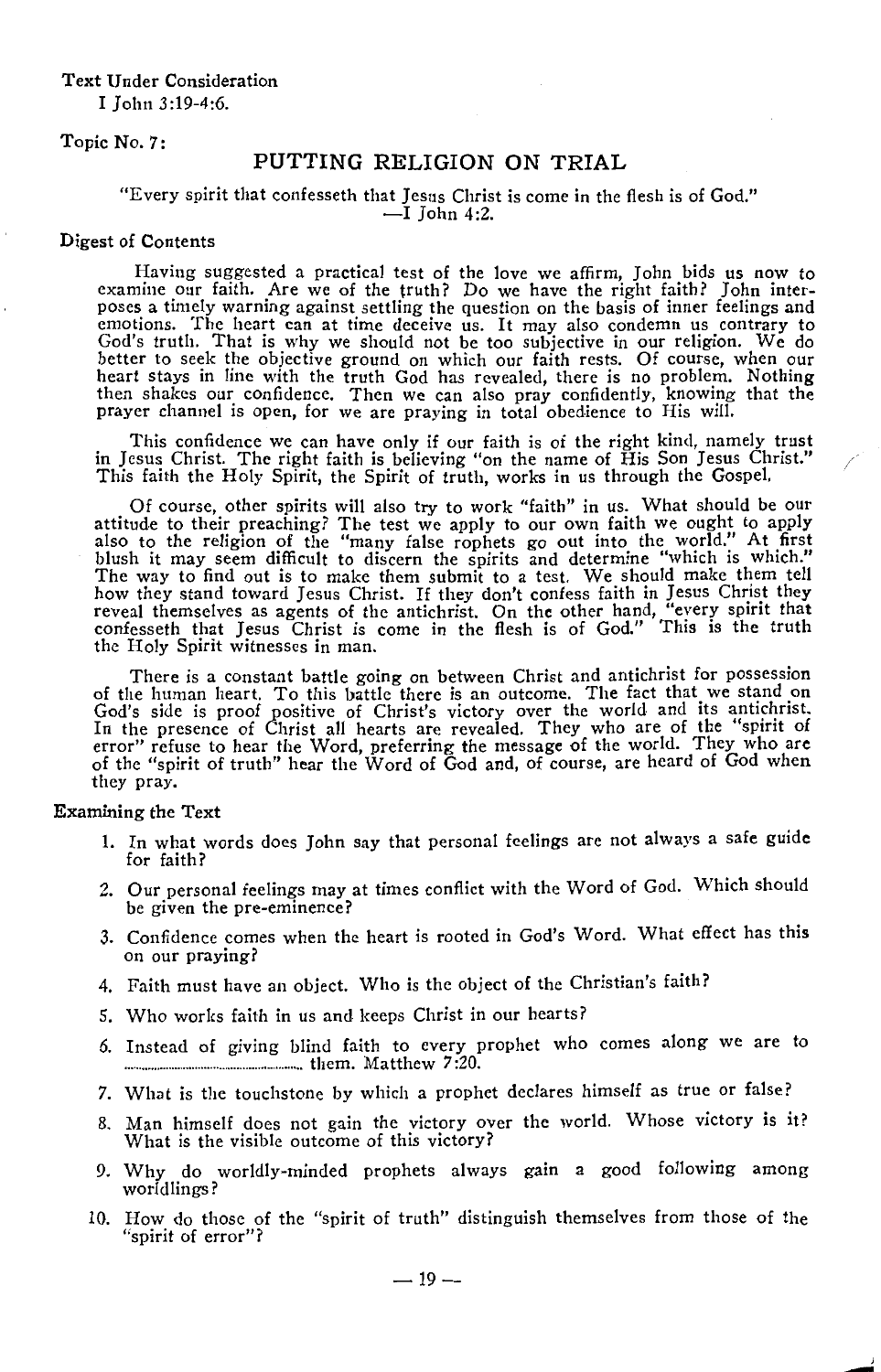- A. Testing your faith: "Unexamined faith is not worth having," states D. Elton Trueblood in his book Philosophy of Religion. Does college life, with its courses in science and other subjects, test your faith? Is this good or bad? Explain your answer.
- B. The perils of subjective religion: Faith is in a sense subjective, for you say: "I believe . . ." If you believe only your own thoughts and rely on your own The perils of subjective religion: Faith is in a sense subjective, for you say: "I believe . . ." If you believe only your own thoughts and rely on your own feelings you are in trouble, for your religion is too subjective deficiency to be overcome? What is your opinion of "revival" religion? Is it based too much on emotion? Should there be emotion in religion?
- C. Whom do you believe? In the learning process it is not only a question of what you believe but also whom you believe? Is this true in spiritual things also? Whom are we to believe? Should faith relate you to a Person? Who is the Person?
- D. Overcoming doubt: Just about everyone among us wonders at times whether he is a Christian or not. Matters causing doubt about one's spiritual status may include: Problems as to the age of the earth, prayers seemingly unanswered, various Bible difficulties, the inability to get interested in church activities, and the like. What, according to John, is the important question to ask when probing one's personal Christianity? Should you ask: "What is my relationship to Jesus Christ?" If you are sure of that, will your other doubts dissolve?
- E. The Holy Spirit and personal convictions: In answer to the question "How Shall We Know the Truth?" Lily M. Gyldenvand quotes these words of Quenstedt, an early Lutheran theologian: "The ultimate reason by and through which we are led to believe with a divine and unshaken faith that God's Word is God' is the intrinsic power and efficacy of that Word itself, or the testimony and seal of the Holy Spirit, who speaks in and through Scripture, because of the bestowal of faith ... " (Beyond **All** Doubt, Pp. 17-18). What program is here suggested for students who seek stronger personal convictions?
- F. Testing other people's religion: This becomes necessary, since many religionists make a pitch for our faith. What test questions should be asked? What are irrelevant questions?
- G. Testing ecumenical Christian movements: These movements, including those in the student world, seem to be satisfied if member bodies and individuals confess faith in Christ as "Lord and Savior." Is this a sufficient basis? Matthew 28 :25.
- H. "All truth is relative." Some say there are no standards by which truth and error can be distinguished. Existentialists say a thing is true if it is true for you. Can this stand in the light of John's teaching here?
- I. Does Communism have a "religion"? Does it have a "prophet", a "bible", a creed, a way of life? How would. you analyze its "religious" elements? Can the Christian church live under a Communistic regime, as Karl Barth seems to think?
- J. He that is of God heareth God's Word: Some people think they can be Christians without going to church to hear the Word of God. How does John dispose of this mistaken belief? What inevitable conclusion must be drawn from one's re- fusal to hear the Word? Discuss the church-going problem on your campus. Why do some students not go to church? What should be done about it?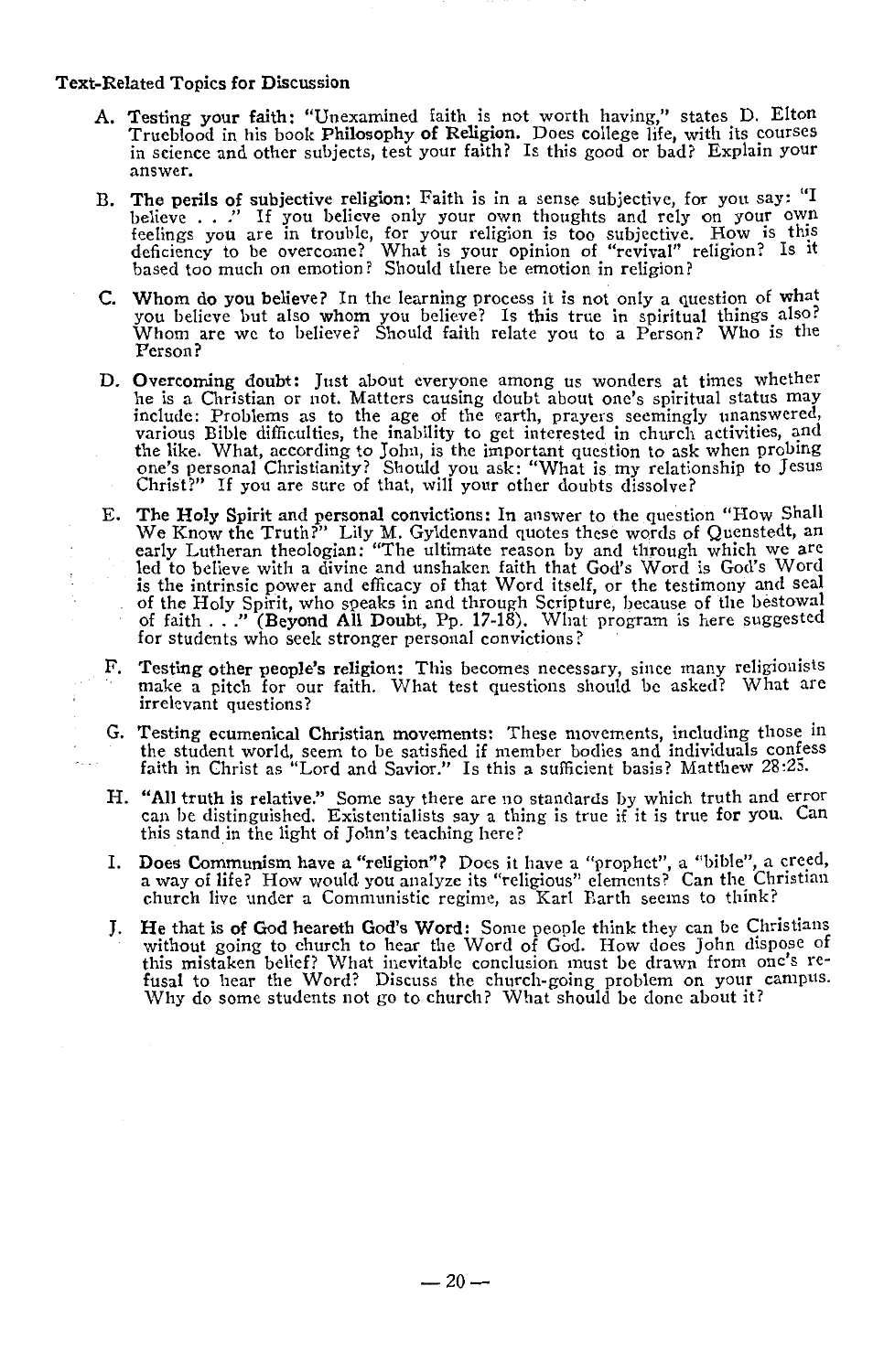# Text Under Consideration

I John 4:7-21

# Topic No. 8:

# LOVE IS A BADGE

# "Everyone who loves is a child of God and knows God." -I John 4:7 (New English Bible).

### Digest of Contents

John makes plain that he is speaking of love from two distinct points of view. Let us keep that distinction carefully in mind, namely: 1) God's love to us, and 2) Our love to God. The one is cause,the other effect. God is the initiator, the prime mover. He began the quest of man. It is He who first loved us. This love He proved when He sent His only-begotten Son to be the propitiation (or expiation) for our sins. Then, as a further proof of love, He sent the Holy Spirit. The Spirit testifies of the fellowship existing between God and His children. He is the pledge **of**  this relationship.

God's prior love produces effects in us. First, it prompts faith in Jesus Christ as the Son of God and Redeemer of mankind. Where there is this faith there will also be love as a fruit of faith. This is our love to God. It becomes us to love, for we are born of Him. The Father loved us, and we as His children love Him. Love to God can never be divorced from love for one another, for the "brother." It is the height of inconsistency to profess love for the unseen God and then be loveless toward the brother whom we see.

What is the effect of our loving God? Love rids us of fear, anxiety, and torments. Because fear is gone, we can pray to Him in boldness and confidence. What is more: On judgment day we can stand before Him in utter confidence. But, fear is so hard to overcome! Its continued presence bespeaks a weakness in our love. The more we increase in love, the more fear must decrease. Here is an analysis and a suggested therapeutic formula better han any yet given by the best psychiatrists: "There is no fear in love; but perfect love casteth out fear."

Love has the further effect of serving as an outward mark, a visible badge, of our right relationship to God. In stating the right order of cause (God's love to us) and effect (Our love to God), John writes: "God is love, and he that dwelleth in love dwelleth in God, and God in him."

- 1. What are said to be the fruits of being "born of God"? Why is it important to emphasize regeneration, or conversion? Can the fruits of faith ever precede faith itself?
- 2. How did God manifest His love toward us? Compare with John (Gospel) 3:16 and Romans 5 :8.
- 3. For what purpose did God send His Son?
- 4. The love of God to us is an incentive. To what does it incite us?
- 5. It is not correct to say that man first sought God. Rather: God first sought man. How is this taught in the text?
- 6. How does John teach that faith in the Son of God is the source of our love?
- *7.* Why may a Christian be calm and confident in the day of judgment? Could he be calm and confident if salvation depended on his own works?
- 8. The person who is fearful in the presence of God is evidently lacking in some- thing. What is his lack, and how can it be overcome?
- 9. Describe in your own words what John teaches in verse 20.
- 10. How would you sum up the message John meant to convey in this part of his letter?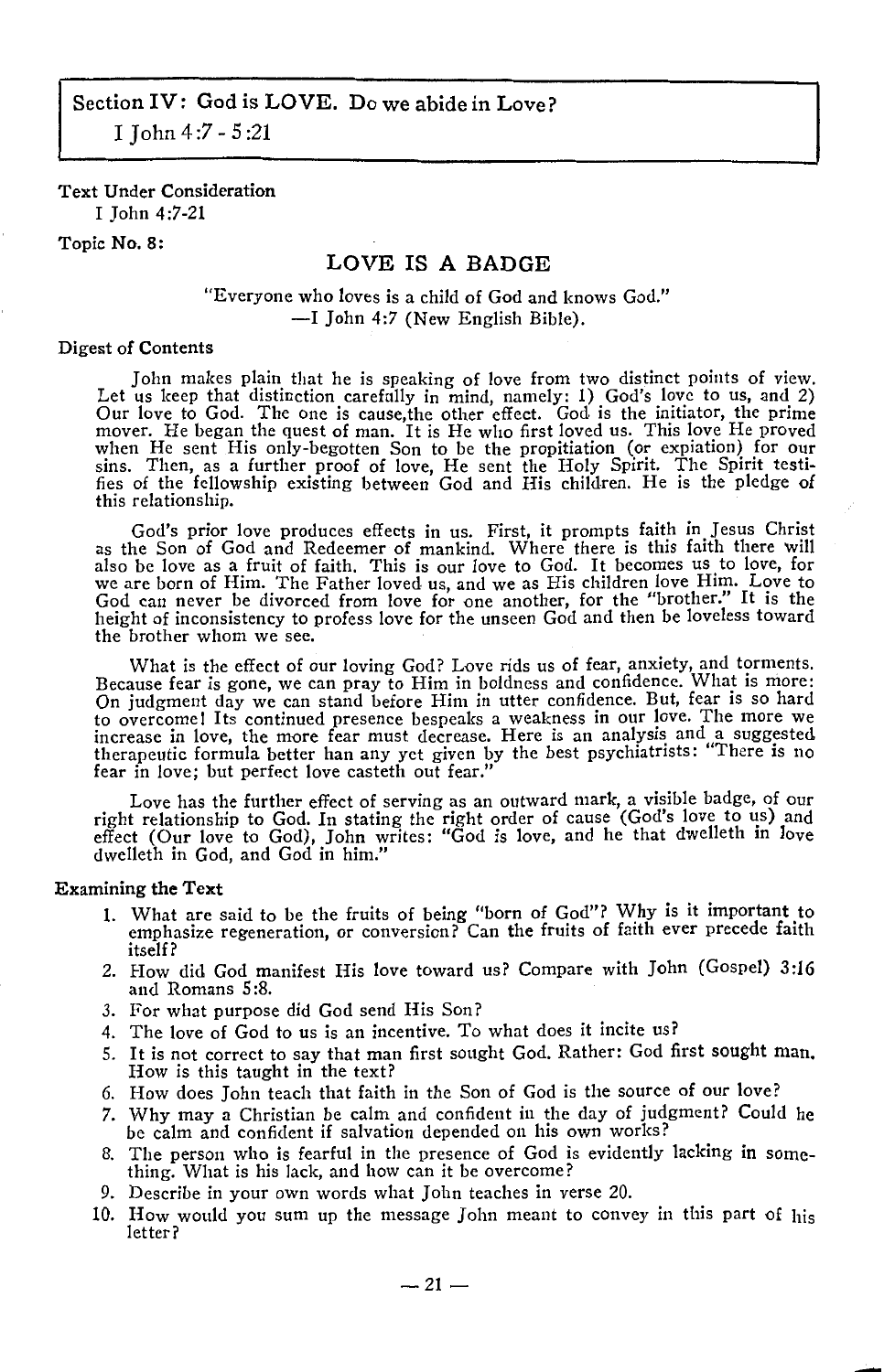- A. Word studies: Use your Bible to explain the meaning of propitiation (also atonement, expiation, reconciliation). Some texts to consult: Romans *3* :25, Romans 5:11, II Corinthians 5:19-21, I Peter 2:24. Consult Edward W. Wessling's What's the Good Word?
- B. The "moral view" of the atonement: It is said that Abelard (1079-1142) first taught it. It stresses "that the cross of Christ moves us to the kind of action that God would have us take." When John speaks of Christ as "the propitiation for our sins," does he infer a moral view of the atonement? Someone who knows Greek may explain here what the original term for propitiation ("hilasmos") means.
- C. God takes the initiative in man's salvation: "I would draw special attention. to Abraham J. Hershel's book God in Search of Man. It is not within the Jewish tradition to speak of God in quest of man. In Judaism it is always man who seeks God. That God is in search of man is the Gospel." Dr. Jakob Jocz, a Christian Jew and professor of systematic theology at Wycliffe College, Toronto, discussing a Jewish writer. How does John emphasize that God first loved us? How does Christianity distinguish itself from Judaism in this respect?
- D. Man does "grope" after God: See Paul's words in Acts 17:27. Does modern man "feel after Him" in science? In art? In literature? In natural religions? In spiritism? Can man effect a "break-through" to God apart from the Christ of the Gospel?
- E. First the tree, then the fruit: Some express round appreciation of Christian love but show little concern for its source, Christian faith. What, according to John, is the Christian faith that produces love? What is the basic tenet of faith?
- F. "Speaking the truth in love." Does loving the brother mean that we must never correct him? When does love require us to tell him the plain facts of his error? Do parents truly love their children when they let them "get by" with misbehavior? Discuss the role of love in marriage and the home.
- G. Christian love and the race question: "Our thanks to Dr. R. W. W. W. head of the government department, for his authoritative and Christ-centered talk last Wednesday on integration in education." (Sunday bulletin, Lutheran chapel at Louisiana State University). What bearing has Christ's love on the matter of race relations?
- H. Love is a two-way street: Ebony magazine, which is read mostly by Negroes, in a recent editorial: "It would seem that in his fight for better treatment the Negro may have forgotten how to treat others; that in these emotionally tense times it is more popular, and safer, to hate thy neighbor than to love him." Discuss: Should underprivileged people and members of minority groups love those to whom they attribute their oppression?
- I. Love and selfishness: Senator Smith of Maine (a woman) said in a speech to teen-age girls on the question of equal rights: "Don't demand special privileges under the guise of equal rights-whether the issue be on the basis of race, creed, color, religion, or sex." What is the difference between "equal rights" and "special privileges"? How do individuals and groups trespass on love when they seek special privileges?
- J. Overcoming fear: Fear is not new. Jesus: "Men's hearts failing them for fear."<br>Charlotte Elliott in a well-known hymn: "Fightings and fears within, without." What are the fears of people today? What do students fear? How is a Christian able to conquer fear?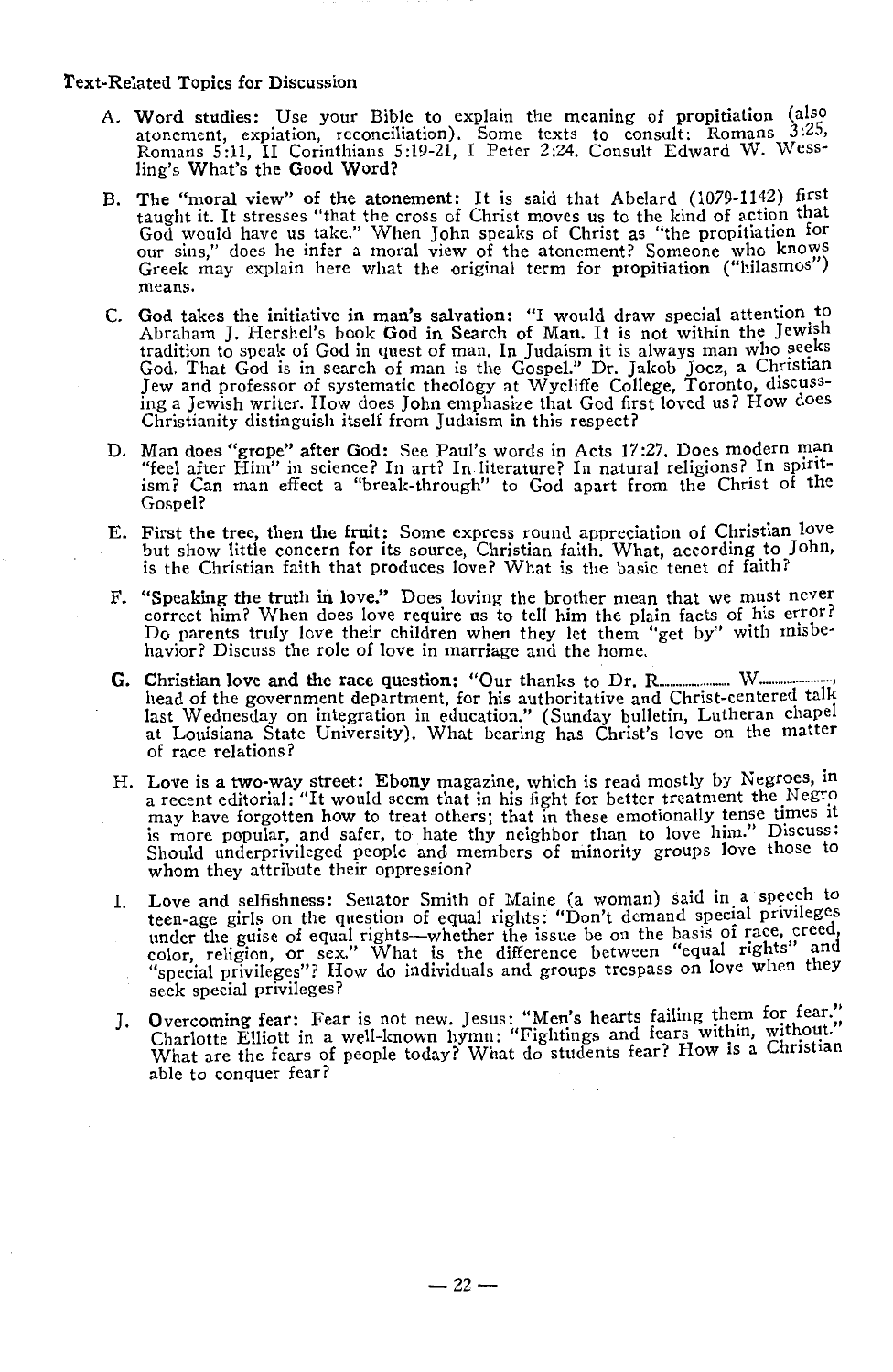Text Under Consideration I John 5 :1-12

Topic No. 9:

# BELIEVING THE RECORD

# "This is the record, that God hath given to us eternal life, and this life is in His Son." -I John 5:11.

### Digest of Contents

There are important truths God has revealed concerning Jesus. This record, or testimony, of God is on record in the Bible. The Holy Spirit caused John to record some of these truths here, namely that Jesus is the Christ, the promised Messiah, v. 1; that He is the Son of God, v.5; that life-eternal life-is in Him, v. 11.

The Triune God is involved in the giving of this testimony. Not only the Father testified (Matthew 3:17), not only the Son (Mark 14:61-62, John 14:6), but also **"the**  Spirit beareth witness." The Spirit substantiates His witness through he means of grace: Word and sacraments. Water is certainly a reference to Holy Baptism, which Christ instituted. Blood, it would seem, is a reference to Holy Communion. Through the sacraments our faith in Christ is engendered and confirmed.

The testimony of God is not only an invitation to faith; it is the means whereby faith comes. Through the Word of God in the Gospel and the sacraments man is born again, made a believer-in-Christ and a child of God. Conversion is the work of the Holy Spirit and not of man himself. John does not say: Man hears the testimony<br>of God, sees the evidence, and then comes to conviction. In secular life, it is true, this<br>is often the order of events: First there is the brings man to faith in Christ and then he has "the witness in himself." One comes to Christian conviction not by factors that hopefully induce faith but by faith itself. Apart from faith itself there is no way anybody can come to religious convictions.

Faith in Jesus Christ as Savior, Son of God, and Giver of eternal life gives power. It gives power to Jove both the Father and the Son (5:lb) and the children of God  $(5:2)$ . Moreover, faith has the power of overcoming the world  $(5:4-5)$ , of resisting its temptations and rendering its claims on us null and void: The greatest blessing of faith is that it makes us partakers of Christ, who is the Life. Those who believe in<br>Christ have eternal life—its first installment here and its full enjoyment in the hereafter.

#### Text Under Consideration

- 1. What is the meaning of being "born of God"? What is said of everyone who has experienced the new birth?
- 2. How would you describe a Christian's obedience of the will of God? Why does a child of God consider obedience a pleasant duty?
- 3. What further power does a Christian have by virtue of his faith, or spiritual  $r_{e}$ -<br>birth? Describe the faith that has this power.
- 4. Through what means of grace docs the Holy Spirit bear witness?
- 5. The more recent translations of the Bible omit v. 7 because the best manuscripts The more recent translations of the Bible omit v. The cause the best manuscripts<br>do not lend support to it.... State, on the basis of other Bible texts, how Father,<br>Son, and Holy Ghost testify concerning the aforementione
- 6. Explain how on earth the Holy Spirit testifies of Jesus Christ through the water and the blood.
- 7. State once again what the truth is that God has testified of His Son.
- 8. Who alone has the conviction, or witness of God, concerning Jesus, "in himself";
- 9. What great gift does God bestow on us through Christ?
- 10. What does it mean to "have the Son"? What does it mean to have (present  $t_{\text{eq}}$ ) eternal life? Do we have it already in this life? What is left for heaven?  $10$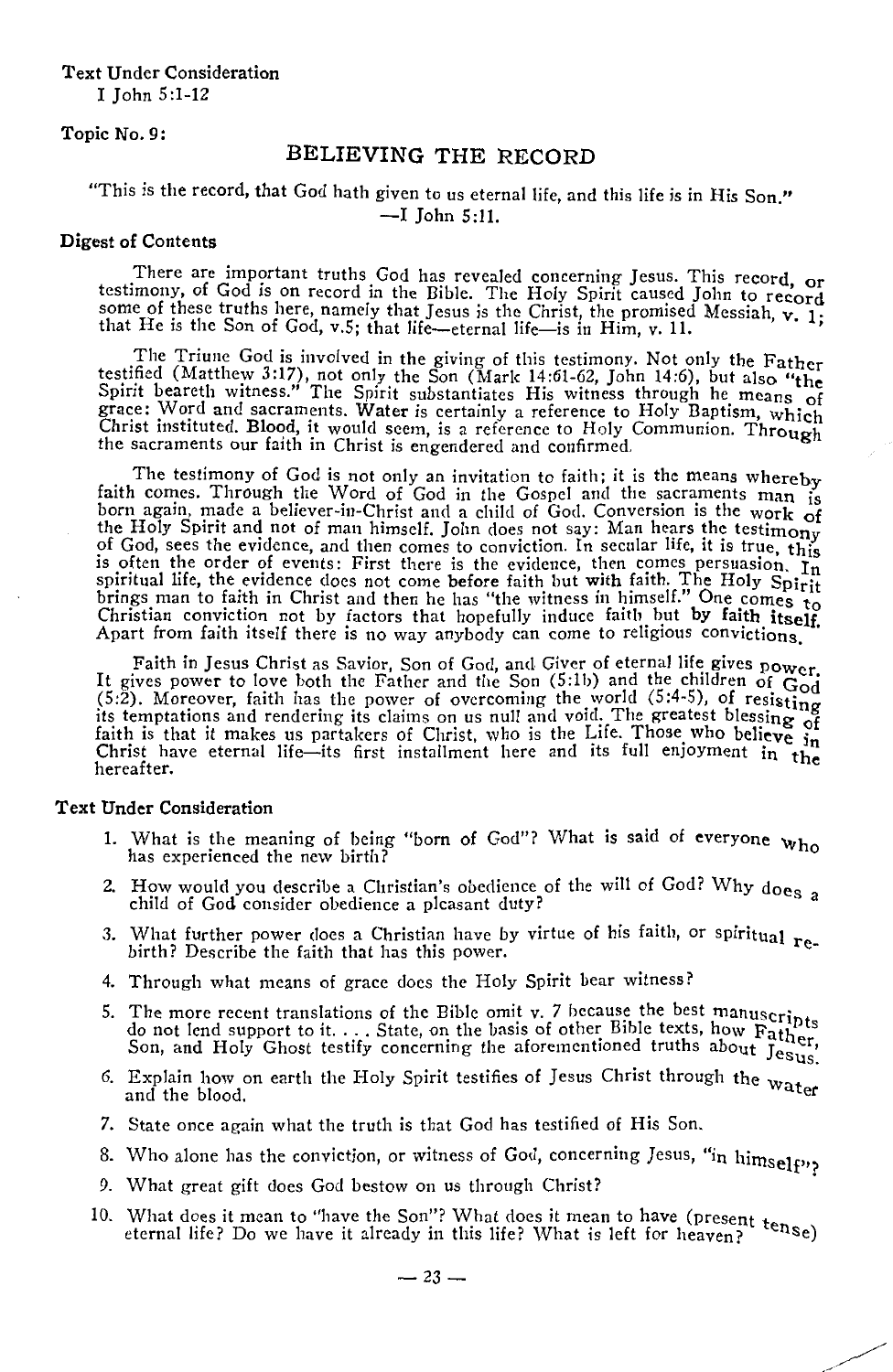- A. "This is the Life": Consider how the Lutheran television program This is the Life interprets life. How does it portray **Christian** life, in contrast to worldly life?<br>How is Christ "brought into the picture" as the source of eternal life?
- B. "Practical Christianity": Americans like their religion to be practical and- utile in this world. If faith overcomes worldly problems, tensions, temptations, philosophies and focuses the mind on higher goals, would you say it makes for "practical" religion?
- C. Materialism on campus? Do some students attend college for materialistic rea- sons? Do they hope their diplomas and degrees will be "open sesames" to prestige, wealth, and financial security? If so, how can they "overcome the world" in this respect? What are life-goals worthy of a Christian?
- D. Twice-born persons: What do Christ and His apostles mean by the new birth? Can society be reformed without individuals being "born-again" persons? Can a degree of civil righteousness be achieved? T. S. Eliot believes that there can be no Christian community unless there is first a community of Ch agree?
- E. Christianity and other religions: Judaism teaches that Jesus is not the Christ, or Messiah. Unitarianism denies that Jesus is the Son of God. Humanism finds in Jesus a measure of inspiration for the "good life" here and now. React to these three claims. What has John to say about them?
- F. Skepticism, perpetual doubt, tentative beliefs-or certainty? John's emphasis on "knowing the truth" and "having the witness within ourselves" stands in bold contrast to the cult of skepticism, the "open mind," and continually changing opinions. Should our beliefs in and about Jesus Christ be tentative? Is it neces- sary to come to convictions and to commitment concerning Him?
- G. How to become sure about Jesus Christ: "You must accept Him-Jesus Christ, true God and true man, who died on the cross for the sins of the world for you! You believe, and then you know. You do not know, and then believe. His work is the most important factor. Our questions are answered by the Holy Spirit when we have Christ through faith." (Dr. James G. Manz in How Can I Be Sure?) ... You believe, and then you know! How is this stated by John?
- H. Putting reason ahead of faith: "As long as a person is unconverted, no amount of reasoning will render the divine truth of revelation acceptable to him.... Philosophy can never lead to faith." (Dr. J. T. Mueller in Chri What do you think of the efforts of some modern theologians to make Christianity respectable to modern man by attaching it to philosophical systems? What way of "making disciples" did Christ ordain in Mark 16:15-16? Should we pay any attention at all to Christian apologetics?
- I. Are the sacraments necessary? Some religious groups (like the Quakers) believe that the Holy Spirit is active in man's heart apart from the means of grace. Consequently, "Quakers consider the Christian sacraments to be mere rituals, without any real significance." (Dr. F. E. Mayer, The Religious Bodies of America). Discuss this position in the light of I John 5:8, Titus 3:5, I P thians 10:16.
- J. **"Off the record"?** Some say they are not greatly concerned about the authenticity of the Bible as a record because their faith is "in Jesus Christ and not in a book." Is this a valid distinction? Would we know anything of God's testimony concerning Jesus Christ if the Bible did not tell us about it? Is the Bible just a **record** of God's acts for our salvation? Is it also the means through which faith comes? II Timothy 3:15-16.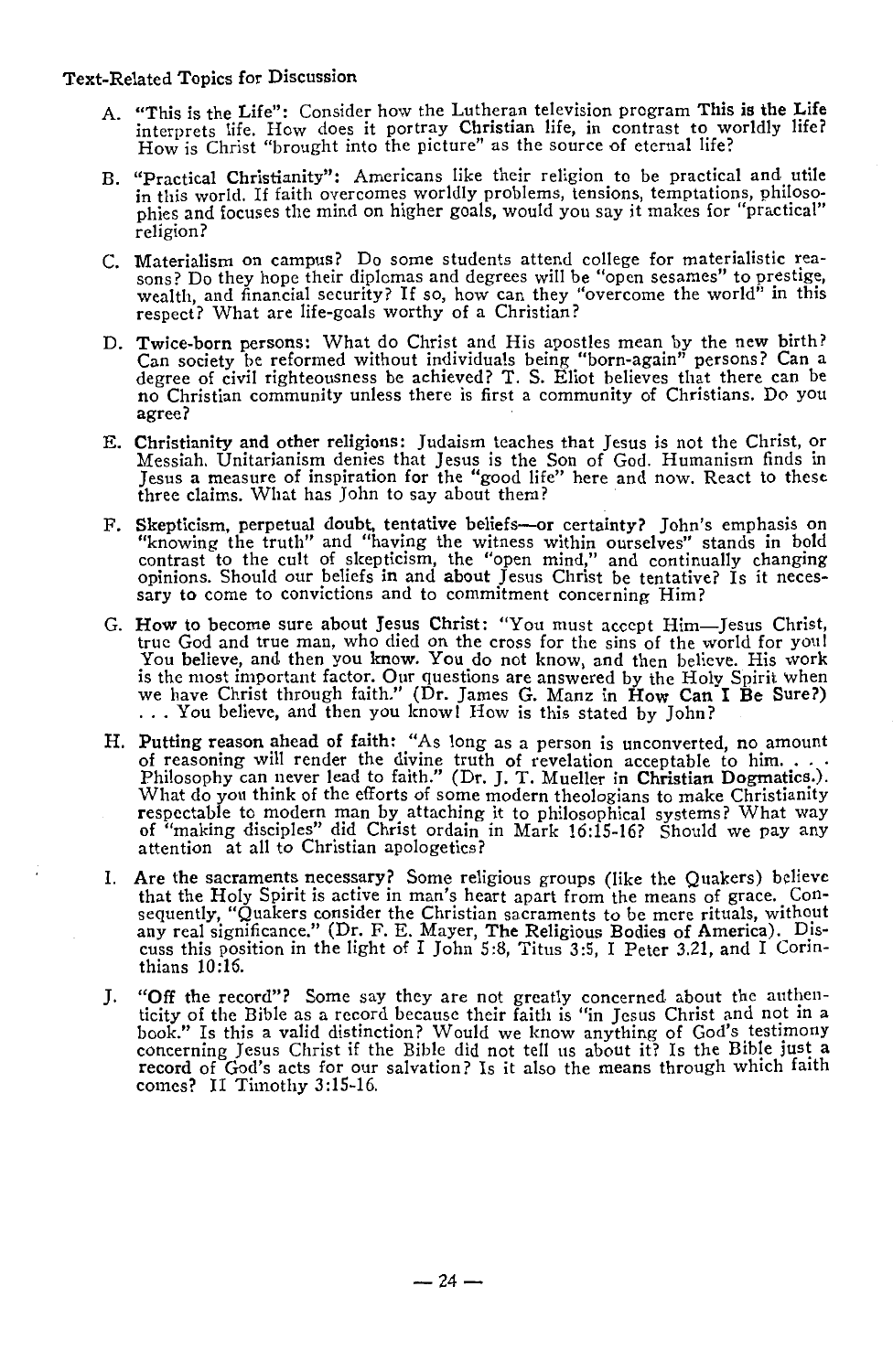# Text Under Consideration I John 5:13-21.

### Topic No. 10:

# HOW TO PRAY FOR AN ERRING BROTHER

"If a man sees his brother committing a sin which is not a deadly sin, he should pray to God for him, and He will grant him life."

-I John 5:16 (New English Bible).

### Digest of Contents

Faith produces love, indeed love expressing itself in emotions, attitudes, speech. acts, and intercessory prayers. The last point is a new concept developed in this last movement of John's magnificent letter on Christian love.

Note the progress of thought! John reviews the reason for writing the message. namely that we may believe on the Son of God and thus know that we have eternal life through Him. With this faith goes assurance with respect to prayer. We know God will hear all proper prayers (i.e. prayers according to His will) and grant them. **He**  will grant also a special kind of request, namely intercession for an erring brother.

John distinguishes between sins of weakness, which do not kill faith, and mortal sins which do. Indeed, every sin is a transgression of God's will. There is, however. sins which do. Indeed, every sin is a transgression of God's will. There is, however, a valid distinction to be made between the Christian's stumbling and the deliberate sinning of an unbeliever. These stumblers are to be the objects of our prayers. **We**  pray that God would forgive them, because by faith they have full coverage for these<br>faults and failings by the shed blood of Christ. It is different with deliberate sinners. whose transgressions are incompatible with faith. We do indeed pray for all men, even for enemies of the cross of Christ. But we do not intercede for them in the same way that we pray for erring brethren. We cannot ask in behalf of the former that  $\ddot{G}_{\rm od}$ would dismiss the charges, because they are impenitent, faithless, and cannot receive God's forgiveness as long as they continue in their hardness of heart. It is different with erring Christians. They are penitent; they believe in Jesus Christ; they purpose with erring constants. They are pentent, they believe in your prayer. They know our prayer.<br>to amend their sinful lives. For their forgiveness we should pray, and God will hear our prayer.

In the closing movement, which is a summation of previous instructions,  $J_{\text{Ohn}}$ again paints with contrasting colors. He returns to his favorite dialectic of thesis and antithesis: We are of God, but the whole world lies in wickedness. Since we are of God, we know not only that the Son of God has come but also why He came, namely that we might believe in Him as the true Son of God and find eternal life in Him.<br>As true God Jesus Christ stands in contrast to false messiahs and unreal gods, who are nothing else but idols. This is the final reminder of the patriarch of the firstcentury church: Stay away from idolatry!

- 1. Why did John write this letter? State two reasons.
- 2. Find a previous passage in which John spoke of prayer.
- 3. What assurance do we have when we pray in accord with God's will?
- 4. What is the prayer instruction given here with regard to the sinning brother?
- 5. What particular kind of sin urges us to such intercession? How will God  $regard$
- 6. What does John mean by a "sin unto death"? Might it be one listed by St.  $Pau$ in Galatians 5 :19-21?
- 7. What blanket statement does John make on sin in general?
- 8. Why should a "sin not unto death" urge our prayers in behalf of the sinner?
- 9. What is John's final testimony with respect to Jesus Christ?
- 10. Why does he speak of idols in this connection?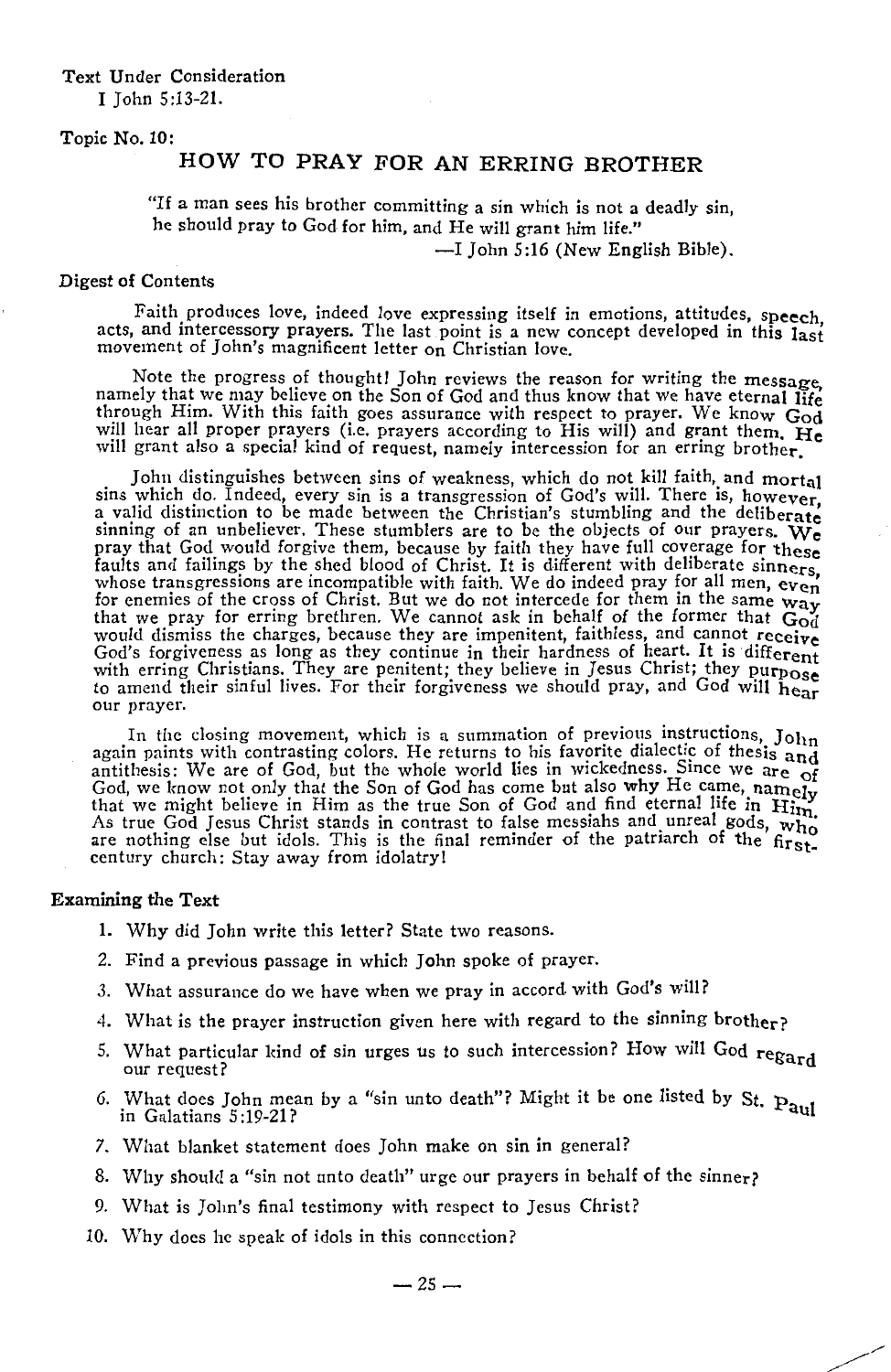- A. The case for prayer: Summarize what John has said in this letter on the subject of prayer. Do students' private and group prayers meet these specifications? Should morning and evening prayers be said in your campus chapel? Would you attend?
- B. Prayer distinctions: Consider the case of a member of your group faltering in his sanctification and that of Russia's Khrushchev. Both are sinners. Should you pray for them? Pray for them in the same way? How would you pray for both?
- C. The classification of sins: Have someone in the group consult J. T. Mueller's Christian Dogmatics (Pp. 228-235) and say what the difference is between voluntary and involuntary, mortal and venial, and other kinds of sins. What caution is to be observed in using these categories?
- D. In need of prayer? Is a student, who is neglectful of the means of grace, in need of your prayers? What else can you do?
- E. Devotional exercise: Have the group compose a prayer in which proper concern is expressed for spiritual delinquencies of Lutheran students and bring these petitions before the throne of God.
- F. The world in wickedness: A former student now residing in New York City writes: "The souls without God come at you out of the night, and your life is a constant ministry and a constant potent testimony. Because the temptations are truly intensified and multiplied, your own faith becomes a tried thing, an ever present, moving reality." What can those who are "of God" do ab that lieth in wickedness"?
- G. Memo **to** Screwtape: The editor of a Gamma Delta chapter, in publicizing a forthcoming study retreat, used C .S. Lewis' famous literary device as follows: "Make sure they forget their Bibles. Next, remember to cut off the electricity so they can't show that filmstrip on Saturday night. And make sure their new vicar fouls up his sermon on Sunday." The purpose of so writing, o What else should be done to make your student group devil-proof?
- H. Personal Evangelism: Imagine that you trying to evangelize someone who is not a Christian. How would you use the statements of v. 20 to state the case for Christianity?
- I. Campus idols: "Keep yourselves from idols" is John's closing statement. Are there any "idols" on campus? If in doubt, see Gods of the Campus by Robert Hamill or Chad Walsh's Campus Gods on Trial.
- 1. **John's letter in the Biblical** perspective: "From the first page to the last page the Bible serves to bring man to a knowledge of his salvation. In Old Testament days God pointed out the way of salvation in words and in ceremonies. The killing of a spotless lamb revealed to men that a sacrifice for sin was necessary. In the New Testament Jesus was declared to be that Lamb of God which was to take away the sins of the world. To this day, in answer to the age-old question, 'What must I do to be saved?", the Bible gives the up-to-date answer, 'Believe on the Lord Jesus Christ, and thou shalt be saved.'" (Rev. Theodore Beiderwieden, Lutheran campus pastor for Fairleigh-Dickenson University). Having now finished with I John, would you say that the author testified to the above truths? Can you quote some of his significant statements on this score?